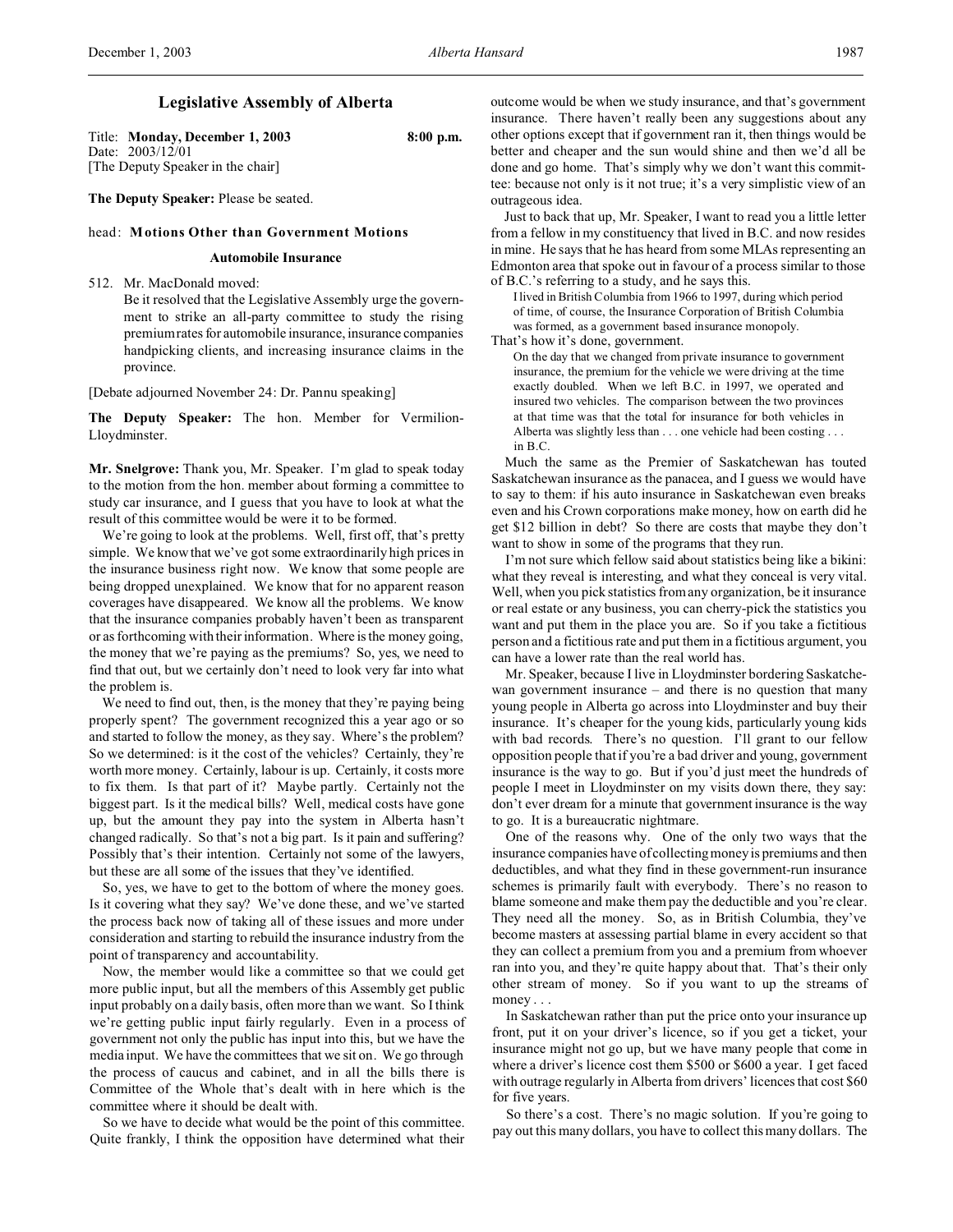solution lies in determining what's the best way to monitor the industry to ensure that we're paying fair amounts, that the payouts aren't going to the middlemen, be it lawyers or whoever, that it's to people that are hurt, fairly compensated, and get on with it. No more, no less. Fix what's damaged. Put people back the way they were.

Quite frankly, I don't know anything that government runs that I think couldn't be run better. That might just be my opinion, but my 47 or 48 years would dictate that government hasn't really been good at administering hardly anything they do.

I just want to conclude by saying that forming a committee would not only be redundant; it would be a typical Liberal way: if you can't understand it, study it; if you can't get the studying done, get a committee, and if you can't get on the committee, complain.

So with that, Mr. Speaker, I'll take my seat.

**The Deputy Speaker:** The hon. Member for Edmonton-Highlands.

**Mr. Mason:** Thanks very much, Mr. Speaker. Well, that was a most interesting intervention from the hon. Member for Vermilion-Lloydminster. He started out talking about public input and whether or not we really needed it because, of course, we get so much public input, and of course the example he gave of the public input he got was somebody who was quoting him information based on premium information in the 1970s when the public insurance started up. So it's hardly the most current public input that one could expect.

He went on to talk about the tremendous debt in Saskatchewan. Of course, we all know or we should know that the huge deficits in Saskatchewan were the responsibility of the Devine Conservative government that ran up record deficits, almost bankrupted the province, not to mention that a number of members of that government ended up in jail. Some, I believe, are still there for defrauding the taxpayers. It was the job of the New Democratic Party government of Roy Romanow to try and wrestle the deficit back down and start coming in with balanced budgets. They managed to balance the budget in Saskatchewan before the government here was able to do so and with a lot less money to do it, I might add.

## *8:10*

So he goes on to talk about the city of Lloydminster in his constituency, which is, of course, on the boundary between Alberta and Saskatchewan, and talk about how it's only young kids with bad driving records that have a better deal on their insurance than the system here in Alberta with private insurance. I'm sure that his constituents would be very interested to hear that comment from their elected representative, Mr. Speaker, because I believe that the people in Lloydminster are very familiar with the advantage for many categories, most categories I would submit, in terms of rates to the extent that the Consumers' Association of Canada indicated that one could lower their rates by \$850 a year just by crossing the street in the city of Lloydminster for many categories of drivers.

I want to indicate that I support the motion that's been made by the hon. Member for Edmonton-Gold Bar notwithstanding the fact that New Democrats have a clear position on what the answer is and we are taking that out to the public. We believe that it would be advantageous for all members of the Assembly to hear the public on the different proposals, hear the response of the public to the government proposal, hear the response of the public to the proposal of the New Democratic Party, and listen to voters rather than try to ram through a quick political fix, which is what, unfortunately, is actually going on. So I think it would be useful.

The difference between getting input from people who can remember the '70s and talk to you in the grocery store and actually sitting down and having some public hearings and allowing people to make formal presentations to their elected representatives is vast, Mr. Speaker. It's a tremendous difference, and one cannot just trivialize or minimize the difference. It's very important, and I believe that it is a useful thing to do and that it is not a contradiction to have a position in mind when you go out and talk to the public because you might learn something. You might be persuaded that your position is not exactly correct.

Mr. Speaker, I want to indicate once again for the record that auto insurance in this province has been regulated by the government since the Lougheed government, since the Lougheed days. That means, of course, that all of the increases that individuals have received in their auto insurance have been approved by the government, and now the government is trying to correct their negligence in respect to their responsibility to adequately regulate this industry.

Mr. Speaker, I just want to conclude that I appreciate the motion that has been made. I think it would be valuable for all members of the Assembly, and I think that the public would like a chance to get some things off their chests with respect to auto insurance, and I think it couldn't help but provide and shed some light on this issue for all members of the Assembly. So I would urge all members to vote in favour of this motion.

Thank you, Mr. Speaker.

**The Deputy Speaker:** The hon. Member for Calgary-Currie.

**Mr. Lord:**Thank you, Mr. Speaker. It's my pleasure to rise tonight and speak to Motion 512, sponsored by the Member for Edmonton-Gold Bar. I would like to offer a few comments to the debate regarding the idea of forming an all-party committee to study the insurance issue, an issue which is clearly very important to many Albertans.

It comes as no surprise that the member opposite is presenting such a motion for debate. After all, this is an issue which has certainly caught Albertans' and especially the media's attention. I would expect that proactive opposition members would want to join the parade in speaking up on this issue, especially if they thought they had some popular and easy-sounding solutions to offer. Of course, all of us, opposition or not, have heard from many of our constituents about how their insurance rates have gone up over the past few years, such that the idea of striking a committee to investigate does seem like a natural and fitting idea. So I congratulate the hon. member opposite for taking a proactive approach in bringing forward this motion to strike a committee.

What the member must not have liked about the current situation, however, is that this government already did strike a committee to study and investigate this issue. The government had already been looking into this issue with our own government committee for a long time, such that this motion appears redundant now, I must say. And that is how our system works. The majority of the people voting in the last election elected us to be the government, so we get to form government committees to develop our policies, and we put those policies forward as being our government's ideas and position.

The opposition then gets to put forward their own ideas, which they are welcome to do anytime, if they have any. There is absolutely nothing stopping them from putting forward their own ideas, and indeed the hon. member opposite may well wish to strike an opposition committee of their own to advance different ideas from what we as the government are advancing, and then we can all debate them in this all-party committee that we call the Legislature.

**The Deputy Speaker:** Just so we're really clear on this, hon. member, the chair has on occasion risen to inform various members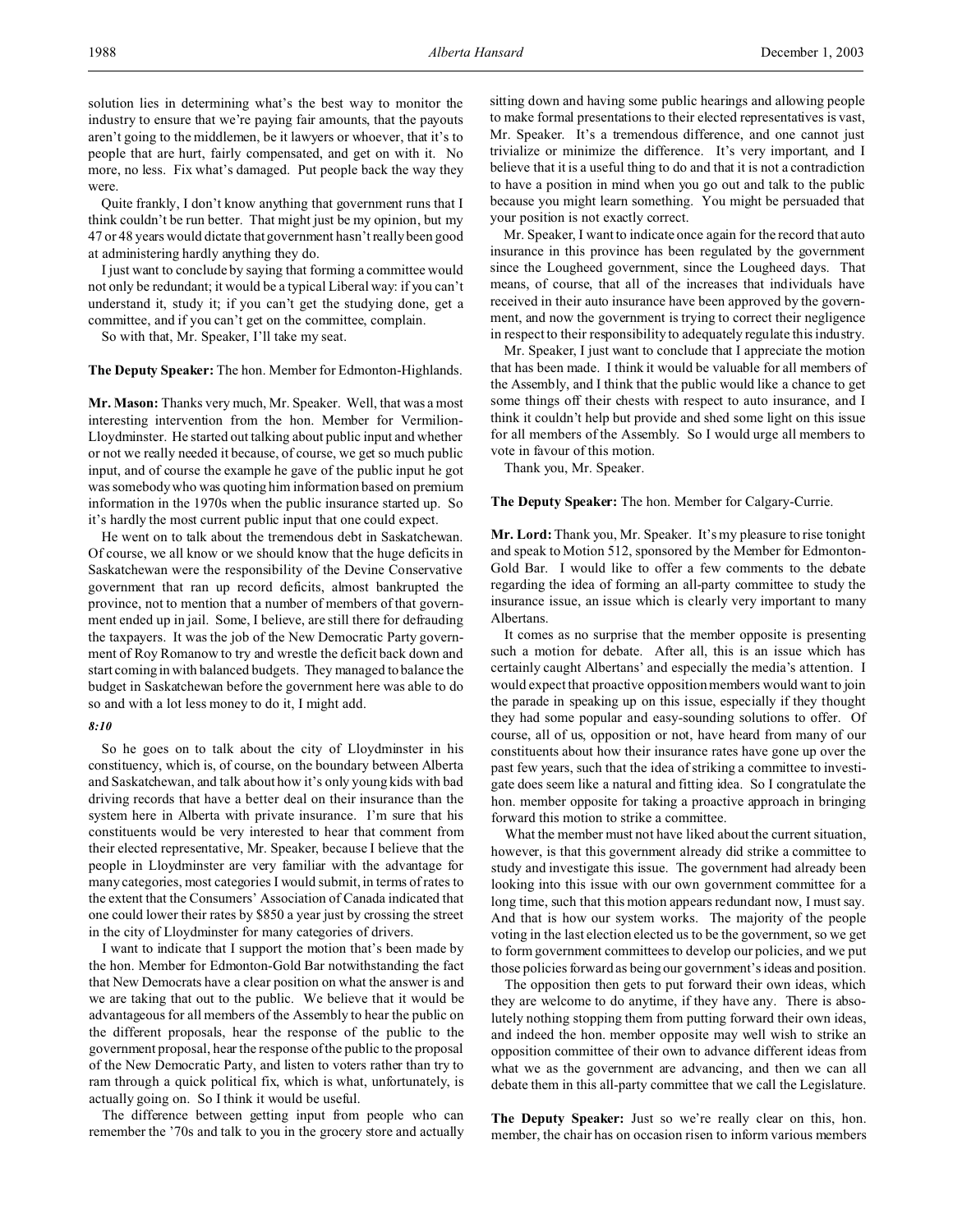that a private member's public bill is not a government bill. So, too, it's true that these motions are not government motions; they're private member's motions. Does that help to clear that? Thank you.

**Mr. Lord:** Thank you, Mr. Speaker. Unfortunately, it appears that in the last election the citizens of Alberta liked the ideas better on this side of the House, and that's why they voted for us. So it strikes me that this call for an all-party committee is just not necessary because that's what we do here in the Legislature. It's trying to do through the back door that which one couldn't do through the front door; namely, advance policies and ideas different from what we are advancing, which is contrary to what Albertans said when they voted for our ideas and our committee's solutions.

Mr. Speaker, our Finance department has been looking at this problem for more than a year now. We have not been neglecting the problem at all, as some might surmise from such a call to strike a new committee. In fact, we have already been working on solutions to this issue for a long time now, solutions that will benefit all Albertans and not what many might regard as superficial, simple solutions to complex issues, such as the notion of setting up a government-owned insurance monopoly, much as that simplesounding and somewhat popular but incorrect solution might appeal to some.

To us this is not a 15-second sound bite issue. This is something that has been studied for a long time. Mr. Speaker, it does occur to me that perhaps the only beneficial potential of such a motion would be the opportunity for members on the opposite side of the House to get up to speed on the insurance issue and gain an education on the subject of insurance from experts on our government committee, and that is perhaps even why this motion has been put forward, purely speculating of course. But I am a strong believer in education myself, and perhaps that would be a very laudable goal in and of itself, to educate our opposition in such complex matters. While I don't wish to be unkind here, I might observe that it's an education that appears to be badly needed, but unfortunately I don't think that educating opposition members on such subjects is really a priority of this government nor what Albertans would expect from us.

Moving on, I would just like to remind the House that this government has already been looking at this issue with a government committee for some time, and striking an all-party committee to just study it further really would be a waste of taxpayers' time and money. Opposition parties get to advance their own ideas and get to debate against ours almost anytime they want within and without the Legislature and always in the court of public opinion, where it belongs, and it's up to them to learn about such matters and, if able, to come up with better ideas and arguments of their own.

So, then, what would be the need for an opposition member to call for a formalized all-party committee to do what he can already do, which is to oppose our government's solutions in order to advance an opposition profile and solution instead? I say: why not let Albertans be the judge of who has the better ideas rather than trying these types of backroom strategies designed to thwart our ideas quietly while loudly trumpeting simplistic solutions of their own using our platform to do it from?

### *8:20*

We have already had a group that we have confidence in study this issue, and they have recommended solutions to us that we like, solutions that will give us some stability in dealing with this problem, and that is what I feel the problem is with Motion 512. There is no way, in my mind, that an all-party committee will provide any increased stability nor provide anything better than the people who are already investigating this issue have done. Because of the contention and complete ideological division that is likely to occur, such a committee may well come up with much worse solutions. I think that this motion is a poor attempt to fix our insurance problems. The motion is redundant and unneeded at this time. There are problems in the insurance industry as we debate this issue. I readily admit that; however, I don't believe the problems can be fixed through an all-party committee who will just continue to study the problem ad infinitum. I don't think another committee will do anything but create conflict for Albertans.

This government is all about finding meaningful solutions and solid solutions for Albertans. Let us look briefly at what we are doing to help solve this problem already. The government has begun to address this problem by first introducing Bill 33 and now Bill 53. The intention, which I support, is that if a person gets into an accident, they will not lose any income nor lose any assets as a result, but they should also not be able to make a profit from the accident. Of course, profiting from accidents is what has been the big concern of everyone for some time now. We have people who get rear-ended and then wind up suing for hundreds of thousands of dollars for what many would consider questionable injuries. This is something that is proving absolutely disastrous to the industry as payments are becoming larger and larger, and that's driving up premiums, no pun intended.

Many feel that insurance companies are partly to blame as well, and no doubt they are part of the problem. We have also heard that they have not been able to subsidize lower premiums by earning additional revenue from the stock market and now have to charge more as a result, although if that were true, that would hardly be their fault. As we all know, most of their money is in bonds and very conservative investments and is heavily regulated, in any event, and mostly is public information as well, such that maybe that concern has been greatly exaggerated. It might also be true that they have routinely been settling out of court for obscene amounts of money for soft tissue injuries, thus encouraging more lawsuits and even bigger payouts, although we have certainly heard that the opposite may well be true there as well.

Of course, there is the issue of the personal injury lawyers and their obviously lucrative contingency fees in what used to be a relatively stable and professional business but which is now starting to remind us of Hollywood and the United States in terms of advertising and the creation of a litigious society. Then there's the Law Society of Alberta, whose job it is to regulate integrity and ethics amongst lawyers on both sides of this issue, and many other stakeholders who must also accept some part of this problem as well, such as those who did not design very good roads and transportation systems or teach other people how to drive very well when clearly there were good opportunities to improve things in that area.

Most importantly, there are the consumers, our constituents who have been caught in the middle of this mud match and are having to pay through the nose for the privilege. It is a much more complicated issue than many realize, and that is why we've put forward the ideas and bills that we have. Concrete action is needed, but there is no magic nor easy solutions that can be implemented overnight. That is why we do not need the diversion of this motion going forward, Mr. Speaker. It would only distract us from our real work and catch us up in a political spectacle with nothing to show in bottom-line results. Albertans deserve better, so I urge our members to vote this motion down.

Thank you.

**The Deputy Speaker:** The hon. Member for Edmonton-Riverview on Motion 512.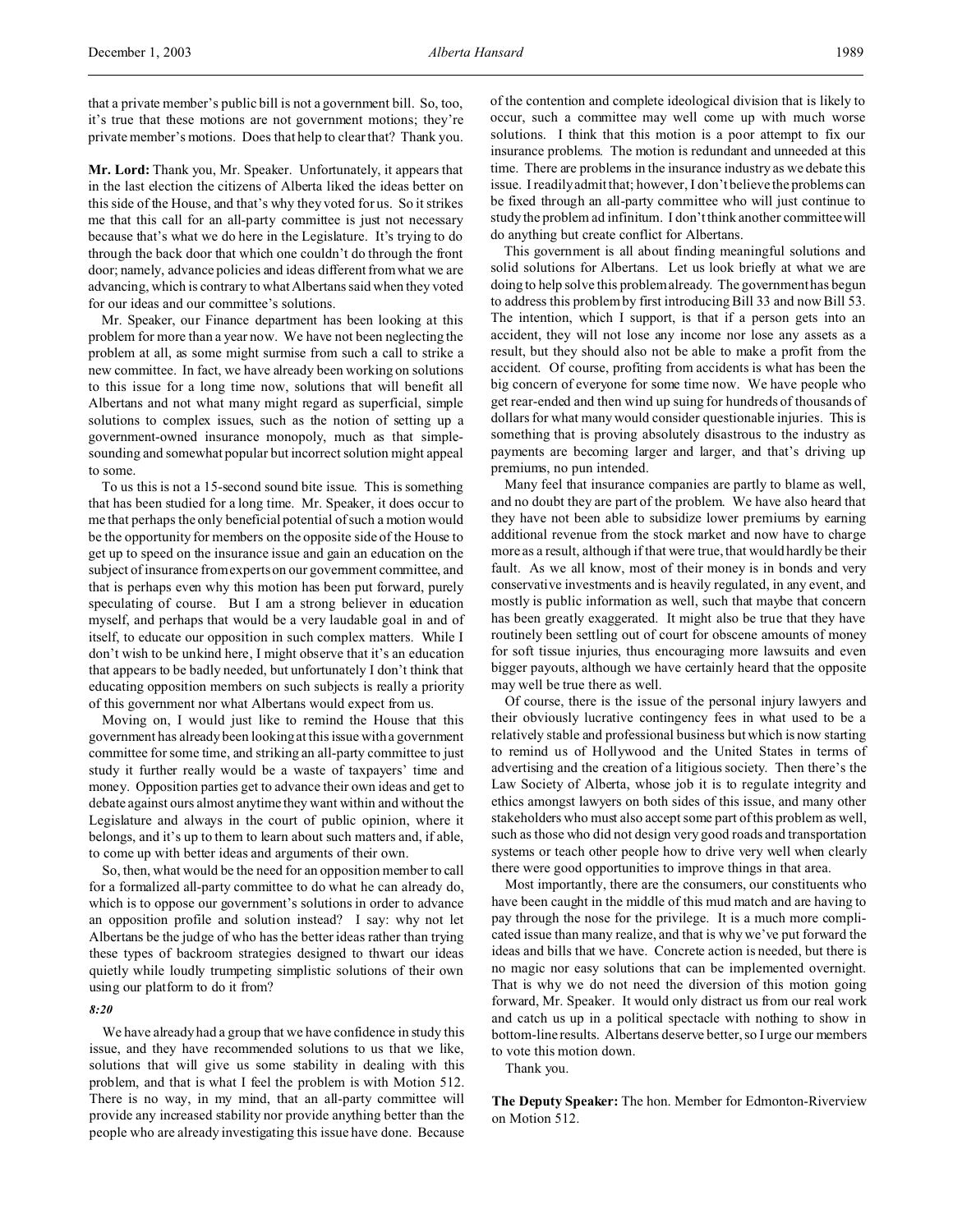**Dr. Taft:** Thank you, Mr. Speaker. I'd like to start by welcoming the guests we have watching us in the public gallery. I hope they're learning something from their observations here. [interjection] Yes. And I hope they have good auto insurance as well that's not too costly. That's what we're discussing here tonight. What we're actually discussing is a private member's motion brought forward that reads:

Be it resolved that the Legislative Assembly urge the government to strike an all-party committee to study the rising premium rates for automobile insurance, insurance companies handpicking clients, and increasing . . . claims in the province.

So it's a motion basically to form an all-party committee to investigate concerns around automobile insurance.

I'm sure every MLA is hearing a great deal from drivers who are fed up with skyrocketing auto insurance premiums. I myself have had a large number of phone calls and letters and conversations. Last night I was at an event and got cornered at intermission by somebody upset about his car insurance. Our information is that in the last year they've increased an average of 59 percent in Alberta. While two years ago the insurance industry briefly was losing money, in fact it's once again returned to real profitability. So rates have gone up, the insurance industry is making a tremendous amount of money, and a lot of people are feeling like they're being taken advantage of by the insurance industry.

So the opposition has proposed that the Legislature urge the government to form an all-party committee. It's an idea that we actually brought forward in a letter addressed to the Premier more than a year ago. The hon. Member for Edmonton-Gold Bar, my colleague in the opposition, first wrote to the Premier more than a year ago raising concerns about the auto insurance industry and asking for an all-party committee to be formed on the issue. Of course, that wasn't done, and it doesn't look like we're going to win this vote tonight either, although you never know. We can keep our fingers crossed.

Instead of forming an all-party committee and having public hearings and so on, the government struck their own committee called the Automobile Insurance Reform Implementation Team, if I've got the right name, and they placed a number of government MLAs on it and some insurance industry representatives and then held a series of closed door debates in – well, I don't know where they meet actually but behind closed doors somewhere with their caucus trying to hammer out what the government's policy was.

Now, the Basque people of Spain have a saying that goes like this – and I like to refer to this once in a while, and you have to listen carefully because it's a bit obtuse – when the shepherds quarrel, the cheese shows it. When the shepherds quarrel, the cheese shows it. I had to think for a long time: what does that mean? The first thing I had to realize was that they're talking about cheese that's made from sheep's milk, and when the shepherds quarrel and are unhappy, the unhappiness and stress and strain is visited on the sheep. The sheep pick it up, and their milk is bad, and as a result the cheese is not good; the cheese is off.

I have a feeling that we could probably adapt this saying to something like: when the government MLAs quarrel, the policy shows it. I have a sense of a policy that's come out of the government that isn't working fully to anybody's satisfaction, a policy that doesn't fully go to a public system like has proven to work in other provinces, say in B.C. or Saskatchewan or Manitoba. It isn't a fully wide-open market, which actually would be a very interesting solution, which would be just to say: let's throw the doors open in Alberta; let the market reign and see what happens when the Insurance Corporation of British Columbia and Saskatchewan Insurance and Manitoba Insurance are brought in. What will happen

then? That would have been a pretty interesting solution or even the possibility of just leaving things as they are and seeing if this is a temporary surge in premiums and they'll be corrected. Instead, we've got a real compromise here.

Now, I take to heart, as I always do, the Speaker's advice that this is a private member's motion. It's actually an opposition motion, so I won't dwell too much on government policy. All I was doing there was laying the groundwork for my strong belief that there are times when all-party committees are good ideas and that they are very rarely, if ever, used in this government for policy purposes. There are a handful of standing all-party committees, like the ever interesting Public Accounts Committee, but in terms of policy development the policy committees are entirely occupied by government MLAs, who meet occasionally in public but do most of their discussion behind closed doors.

*8:30*

Bringing the process out into the public, opening it up to all the parties so that a whole range of ideas from the beginning would be brought to the table strikes me as a very good idea. This government right from the beginning has said that it will not entertain public insurance, period. Well, that's ideology in action; isn't it? They're closing the door and their minds and the public's possibilities of really benefiting right off the bat.

So an all-party committee would bring a wider range of ideas, and I'm a big fan of diversity. Let's put all the cards on the table and see which ones are worth playing with, to sort of push my metaphors there. I've got lots of them going here tonight.

I think this is a very good motion. I think it's long overdue. It was first proposed more than a year ago to the government. It's only now that we're getting around to debating it, and it'll have a very short life span, I'm afraid. I would encourage all members of this Assembly to seriously consider it, to support it, and to throw the policymaking windows open and let some fresh air into the process in this province.

So with those comments, Mr. Speaker, I will take my seat reinforcing the notion that I think this is a good motion. Thank you.

**The Deputy Speaker:** The hon. Member for Edmonton-Castle Downs, followed by Edmonton-Centre.

**Mr. Lukaszuk:** Thank you, Mr. Speaker. Undeniably, there are issues relevant to motor vehicle insurance in this province, and one would have to have been absent from the province as an MLA for the last six months or so not to realize that constituents have concerns throughout the province with the ever increasing rates of motor vehicle insurance. That to me as an MLA and as a member of our society is rather problematic because (a) I want the insurance to be affordable for my constituents and (b) I am concerned with the rising cost of insurance for the very simple reason that if rates go sufficiently high enough, that may encourage some to take the unwise option of driving a vehicle without any insurance at all. That's something that we simply can't allow to happen.

As such, Mr. Speaker, we have taken a look at the issue of insurance, and a committee has been put forward by this government to indeed review the intricacies of what has given rise to the increase in insurance rates. Then having studied and analyzed all the variables . . .

**The Deputy Speaker:** I'm very sorry. I hesitate to interrupt the hon. Member for Edmonton-Castle Downs, but under Standing 8(4), which provides for up to five minutes for the sponsor of a motion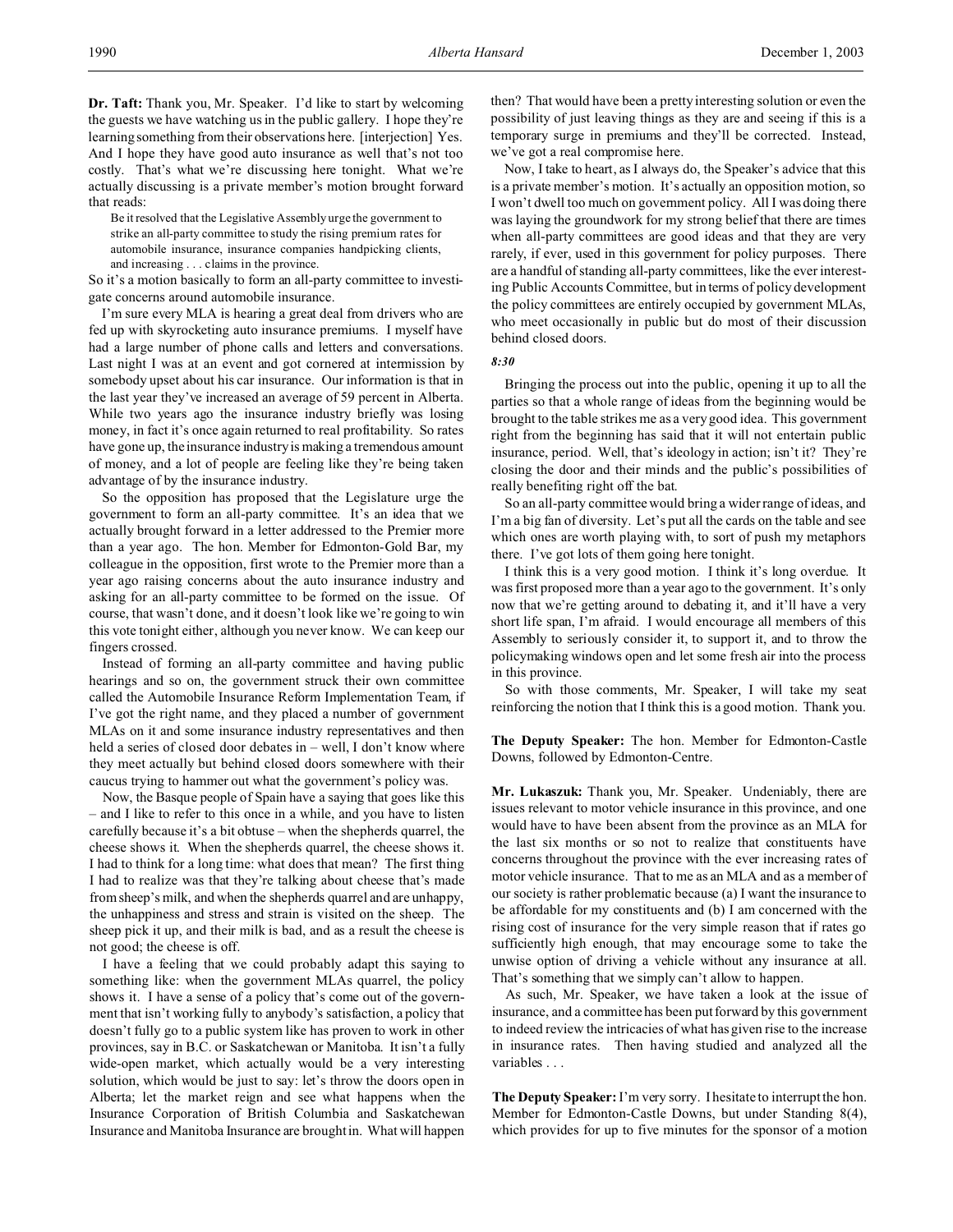other than a government motion to close debate, I would now invite the hon. Member for Edmonton-Gold Bar to close debate on Motion 512.

**Mr. MacDonald:** Thank you very much, Mr. Speaker. It's a pleasure to get an opportunity to try to convince all hon. members of this Assembly to support Motion 512, and I must say at the outset that that is perhaps the best speech I've heard from the hon. Member for Edmonton-Castle Downs in this Assembly.

Now, when we're talking about Motion 512, we cannot forget about who we're trying to protect here, and that's the consumers of this province, Mr. Speaker. We are trying to protect consumers from skyrocketing insurance premiums that have occurred as a result of neglect of the regulatory process by this Conservative government.

When we look at another Conservative government, Mr. Speaker, this time in New Brunswick with Premier Lord, we see that that government saw fit to strike an all-party committee. That government wasn't concerned about having opposition members or members of the third party involved. They saw that as a positive thing. It was a huge problem, and it needed to be solved. Now, they struck an all-party committee, and they held public hearings across the province. They heard not only from select captains of the insurance industry; they heard from consumers. They heard from all people who were affected in that province by skyrocketing insurance premiums. They just didn't take the advice of a select few and decide that that is good enough. That is what, unfortunately, occurred in this province when we had this committee that was selected, and they only heard from the industry.

You can't say that reading an e-mail is a consultation process. We have public consultation processes in this province on other matters; for instance, the freedom of information legislation. There was an all-party committee of this Assembly struck, and it reviewed that legislation two summers ago. That committee heard in a public forum from many different Albertans and many different organizations in this province that had an interest in freedom of information and protection of privacy laws. So if it's good enough for one statute, why is it now not good enough for the Insurance Act, which is perhaps one of the most comprehensive, detailed statutes in the cupboards? Here we're going to have this concept. It's grown beyond a concept; it's now a reality. With the exception of the hon. Member for St. Albert, who held a public meeting this summer on this matter, when a government refuses to have a public process or the involvement of the public, it's a symbol of just how out of touch with the citizens they are.

Now, one could only conclude that this government would look at what happened in New Brunswick and say: "No. We are going to have a process that involves everyone. We're just not going to have a process that involves the individuals who are going to profit from the changes to the law, the changes to our tort system, but we're also going to have a process that's going to incorporate the views of those who are forced to pay the high auto insurance premiums."

How much of a crisis have we got here? Well, more and more people are finding auto insurance in this province unaffordable, whether they're young, whether they'remiddle aged, whether they're old, whether they have a good or bad driving record. For reasons that I don't have time to discuss, Mr. Speaker, they are unfortunately being left out.

Now, I also believe that one of the reasons why this government would not want to have a public hearing, as suggested in Motion 512, is because they do not want to hear about the value that consumers can receive through public insurance.

Thank you.

[The voice vote indicated that Motion Other than Government Motion 512 lost]

[Several members rose calling for a division. The division bell was rung at 8:39 p.m.]

[Ten minutes having elapsed, the Assembly divided]

[The Deputy Speaker in the chair]

| For the motion:     |            |                |
|---------------------|------------|----------------|
| Blakeman            | Mason      | Taft           |
| MacDonald           |            |                |
| 8:50                |            |                |
| Against the motion: |            |                |
| Abbott              | Herard     | Melchin        |
| Ady                 | Horner     | $O'$ Neill     |
| Amery               | Hutton     | Ouellette      |
| <b>Broda</b>        | Johnson    | Snelgrove      |
| Cao                 | Jonson     | Stelmach       |
| Cenaiko             | Klapstein  | <b>Stevens</b> |
| DeLong              | Lord       | Strang         |
| Ducharme            | Lougheed   | Tarchuk        |
| Evans               | Lukaszuk   | Taylor         |
| Forsyth             | Lund       | VanderBurg     |
| Friedel             | Masyk      | Vandermeer     |
| Graydon             | McClelland | Zwozdesky      |
| Totals:             | $For-4$    | $Against-36$   |
|                     |            |                |

[Motion Other than Government Motion 512 lost]

## **Financial Assistance Rates for Albertans in Need**

513. Mr. Cao moved:

Be it resolved that the Legislative Assembly urge the government to implement market-basket measures to determine social assistance rates as well as levels of financial assistance for Albertans who are in need.

**The Deputy Speaker:** The hon. Member for Calgary-Fort in the minutes remaining.

**Mr. Cao:** Thank you very much, Mr. Speaker. It is my great pleasure to begin debate on Motion 513. Tonight I would like to give a brief background for my reasons for this motion. I would like to tell the Assembly how the market-basket measure would solve some of the problems that Albertans living in high-growth areas currently face.

Mr. Speaker, Albertans live in a very prosperous area. Opportunities for business and employment remain very strong. Albertans enjoy low personal income tax, no provincial sales tax, businesses can take advantage of lower corporate taxes and a motivated workforce, and corporate investment in this province is staggering, especially in the resource sector. This formula has made Alberta the best province in Canada in which to live and work.

Based on the obvious benefits of living in Alberta, some may wonder why this government should revisit the funding structure for its social assistance programs. I think one of the biggest reasons is that Alberta's prosperity indirectly creates cost barriers for lowincome Albertans to reach their full potential. The fact that many Albertans must still use the food bank in some cases is only one of the symptoms of this problem. Government sets social assistance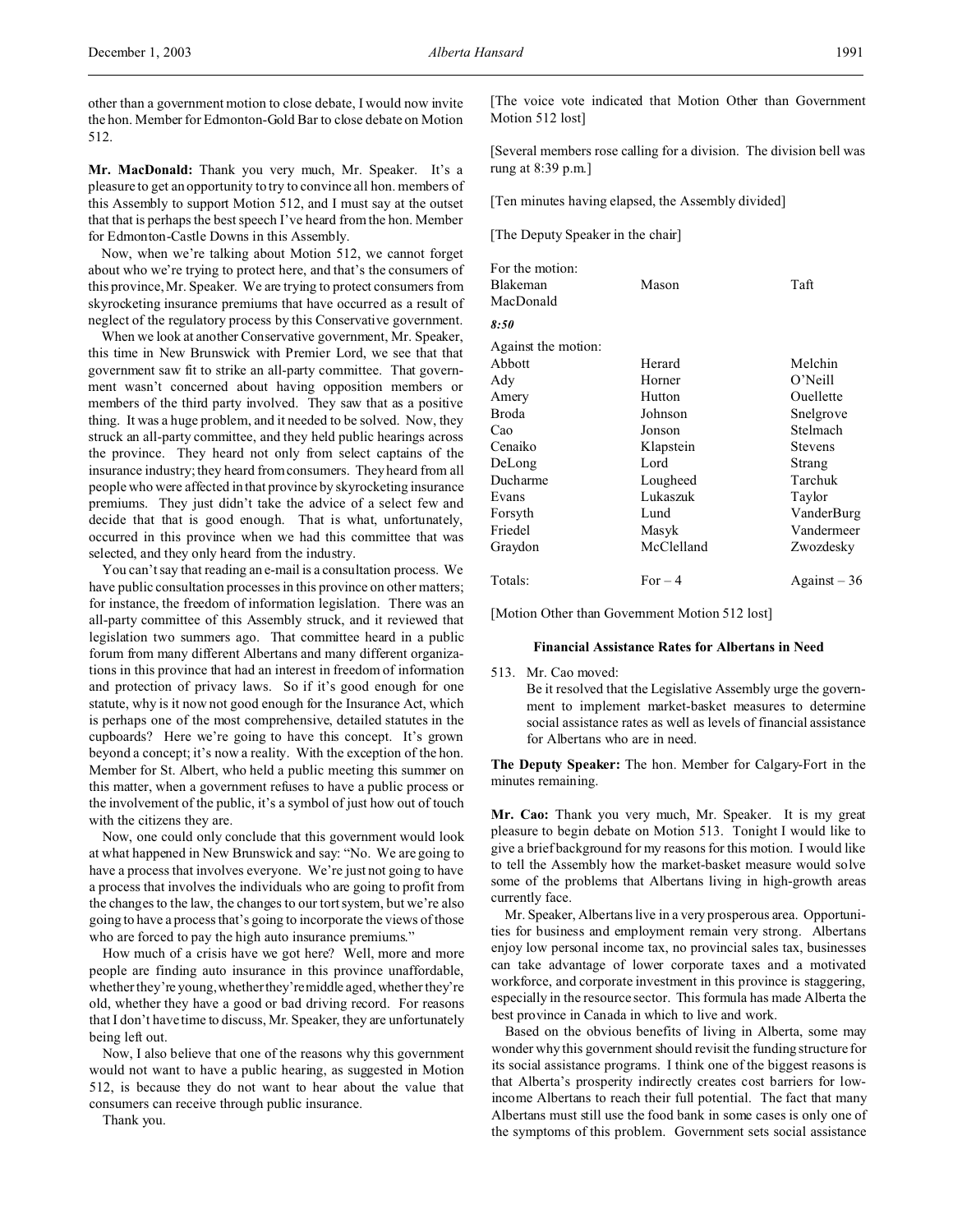rates to ensure that families are protected while parents seek employment; however, surviving financially can be a challenge for low-income families living in high-cost, high-growth areas. Marketbasket measures should reflect adequate funding for Albertans living in these areas with high-cost living.

Currently the rates of supports for independence, SFI, programs are based on the size of the family, the number of adults, the age of the children, and the recipient's ability to work. The assured income for the severely handicapped program, AISH, a unique program in Canada, provides coverage for the most vulnerable Albertans. AISH currently provides a maximum of \$850 per month while also providing coverage for drugs, glasses, dental work, and diabetic supplies. Many Alberta seniors also receive assistance from government programs. They are squeezed between rising costs of living and their fixed incomes. Alberta is the only province that has very good seniors' benefits programs that are based on the levels of incomes and needs and not on universality. Since these programs are based on necessity – that is, the cost of living – the concept of market-basket measures should be applied to assistance rates for seniors.

Indeed, Mr. Speaker, the market-basket measure is based on the concept of necessity. These necessities include a nutritious diet, clothing for work and school, adequate shelter, and reliable transportation. Other necessary goods and services include personal care, household needs, furniture, and basic needs such as telephone service, reading, recreation, entertainment, and school supplies.

The urgency of Motion 513 has been brought about because of the higher number of low-income families in my area combined with the higher cost of living in Calgary. I represent many residents living in the Calgary-Fort constituency who are hardworking, low-income Albertans. As a result, even when economic times are good like they are right now, many families struggle to find ways to pay their bills, feed their children, and maintain a safe and healthy standard of living.

I also represent many senior residents who have worked hard during their younger days to build this province, this nation and now are living on low fixed incomes. They are constituents of mine, and they are not alone. There are Albertans who struggle in other highcost areas of the province, and although the number of people in social assistance programs remains low, the problems continue to persist for some vulnerable Albertans.

The market-basket measure is a true reflection of living in the community. The essence of Alberta's success with lowering the number of people on income support programs is through promoting career and employment assistance services rather than a free ride. I don't think that this will change by adjusting rates to match the market-basket measure proposed by Motion 513. A low-income family will still be motivated to regain their independence. Training opportunities, skills development, and job placement services will remain as keys to economic freedom and independence.

What will change by adopting the market-basket measure is that Albertans on social assistance programs will no longer be vulnerable to the cost pressures in high-growth areas. Children will be properly fed and clothed in this area. The elderly who have no savings will be able to live with more dignity. Parents of low-income families can concentrate on earning a better living rather than being concerned about the health and safety of their family. Finally, the severely disabled will be safer in their community.

Some may say that putting those public dollars in the pockets of low-income Albertans will remove the incentive to gain meaningful employment, but I firmly believe that fixing the rate to the marketbasket measure will help, not prevent, people to return to work. I agree that adjusting rates as proposed in Motion 513 will likely

increase the amount of money low-income Albertans receive right now, but this increase will reflect the real cost pressure that many people feel living in high-growth areas. It will not send a message that the gravy train in Alberta is open for business.

Some may argue that the market-basket measure will cause an alarming increase in funding for financial assistance. As I said before, the government attempts to cover the basic needs while the market-basket measure reflects the real cost of living in specific communities. Over 80 percent of Albertans already live above the market-basket measure. I'm confident that this number will continue to increase as long as our overriding philosophy of providing a hand up, not a handout, remains unchanged.

**The Deputy Speaker:** I hesitate to interrupt the hon. Member for Calgary-Fort, but the time limit for consideration of this item of business on this day has concluded.

**Mr. Cao:** Thank you, Mr. Speaker.

*9:00*head: **Government Motions**

## **Ombudsman Appointment**

27. Mr. Zwozdesky moved on behalf of Mr. Hancock: Be it resolved that the Legislative Assembly confirm the appointment by the Lieutenant Governor in Council of Mr. G.B. (Gord) Button as Ombudsman and concur in the report, part 2, of the Select Special Ethics Commissioner and Ombudsman Search Committee.

[Government Motion 27 carried]

## **Adjournment of Session**

28. Mr. Zwozdesky moved on behalf of Mr. Hancock: Be it resolved that when the Assembly adjourns to recess the fall sitting of the Third Session of the 25th Legislature, it shall stand adjourned until a time and date as determined by the Speaker after consultation with the Lieutenant Governor in Council.

**The Deputy Speaker:** It's my understanding, hon. member, that this is not a debatable motion according to Standing Order 18(3).

[Government Motion 28 carried]

# head: **Government Bills and Orders**

head: Committee of the Whole

[Mr. Tannas in the chair]

**The Chair:** I'd call the Committee of the Whole to order.

# **Bill 54 Appropriation (Supplementary Supply) Act, 2003 (No. 2)**

**The Chair:** Are any comments, questions, or amendments to be offered with respect to this bill? The hon. Member for Edmonton-Gold Bar.

**Mr. MacDonald:** Thank you very much, Mr. Chairman. It's a pleasure to get an opportunity to speak regarding Bill 54, the Appropriation (Supplementary Supply) Act, 2003 (No. 2). We're looking at, again, a significant sum of money for various reasons, and the government through Bill 54 is asking the Legislative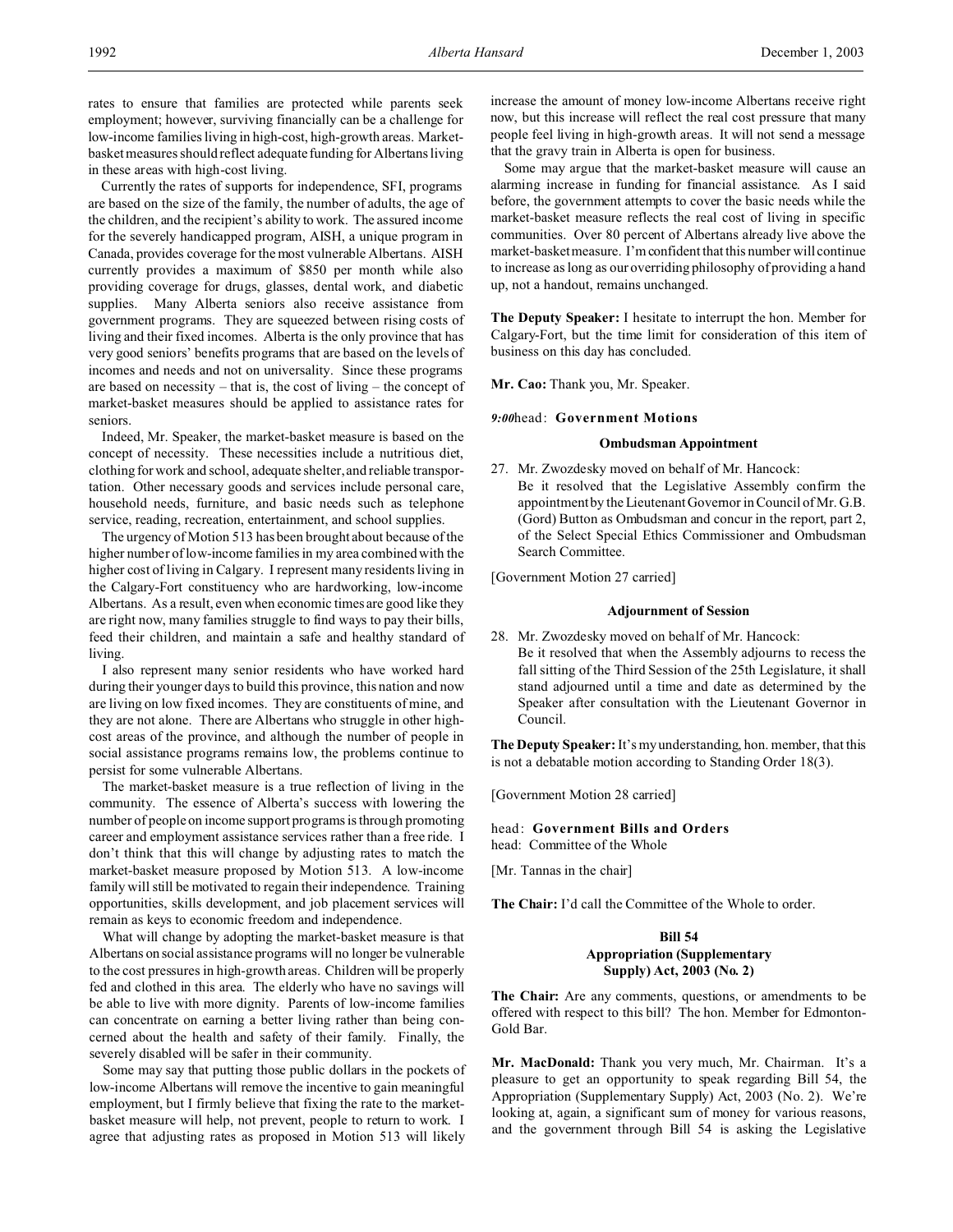Now, the Office of the Information and Privacy Commissioner, as I understand it, is going to get over half a million dollars so the commissioner can provide additional services under the Personal Information Protection Act. We are hopefully going to have further clarification on that, but what additional services is the Information and Privacy Commissioner required to provide under the Personal Information Protection Act? I understand that there's going to be an office set up, but detail on these services would certainly be appreciated. I think later on this evening, Mr. Chairman, we will be discussing Bill 44.

When one looks at the schedule of amounts to be voted, and we look first off at Economic Development, now, there is an operating expense here, and whenever people look at their power bills or their utility bills, they'd say: this is something this government is certainly lacking. I'm sure that they would approve this when you consider that there are so many billions of dollars coming in in natural resource revenue.

We look at the policy deficiencies that exist with automobile insurance, with energy deregulation, whether it's natural gas or electricity. One can't forget the confusion and chaos that exists in public health care – and that's been outlined very articulately by the Member for Edmonton-Riverview – and public education as well. There are certainly significant deficiencies in this. So in Economic Development, if someone was to say that the Progressive Conservative government lacks strategic intelligence and through this appropriation bill they're going to get a purchase of this for \$3.5 million, well, people who are paying high bills, as I said, probably would accept this, but just exactly how and why and where is this money being spent in Economic Development?

Now, my next question, Mr. Chairman, certainly has to deal with the money, the operating expense as outlined in Human Resources and Employment, and we're looking here at an estimate of \$32 million that's been requested. If this isn't proof that energy deregulation has not worked, I don't know what is. I can go into other departments, and I can see where amounts are being made for utility costs, but here we have "\$5,000,000 for the Supports for Independence program to fund an exceptional number of utility arrears cases."

Certainly, when we look at last week, we allowed a tax break for cigar smokers and we gave small businesses a tax cut so that they could get their utility bills under control and we gave other corporate tax cuts as well. So to provide this amount of money for Albertans that are on SFI, I think, is not only a good gesture, but it's also an admission that the policies, whether it is the benefit policies that are provided by this government, are inadequate. It also is a strong indication of just how poorly energy deregulation has fared.

Consumers, whether they're earning 10 grand a year or 50 grand a year, are having trouble, and the \$5 million that's reflected in this estimate is an admission that that program is not adequately funded. Many people through no fault of their own cannot afford their power or their natural gas bills. Heat and light are a necessity. They are not a luxury.

Further on the same page, Mr. Chairman, we're looking at "\$17,000,000 for the Assured Income for the Severely Handicapped program owing to additional cases, increased health care costs and increased long-term care accommodation charges." So this is an example of taking money in in one hand – it was the 42 percent increase that came about totally unannounced in the middle of the summer. In one sweeping announcement we increased long-term care accommodation costs in this province by 42 percent, and now

there is an admission that people just simply could not afford it, so we have to have additional money. It's money taken from this pocket and placed in another needy pocket. So it's an indication of government programs, government policies that do not benefit those who are in need.

## *9:10*

Now, Seniors on page 88. There is \$17 million "for the Alberta Seniors Benefit program to assist low-income senior citizens with increases in long-term care accommodation costs." Again, I would encourage the government to take this as a signal that what they consider is necessary for the Alberta seniors' benefit program is in reality not enough. The hon. Member for Calgary-Fort mentioned earlier in debate that we cannot forget the contribution that those individuals made to the province's economic foundation, and we cannot abandon them now. We've got to recognize that with a fixed income long-term care accommodation cost increases are going to place an unusually hard financial burden on those individuals.

There's another \$11 million for the special-needs assistance program, and that money will also hopefully tell the government that seniors are being left behind as a result, again, of utility costs. Close to \$6 million of this money is going to be allocated for utility costs, and that should tell the government that the power bills, the heating bills are high as a result of deregulation, and many people through no fault of their own can no longer afford to pay them.

I don't know what sort of discussion will go on in Treasury Board, but hopefully there will be kind consideration in the next budget to those who have built the economic foundation of this province. Seniors should not, in the first place, have to put their cap in their hand and apply to the special-needs assistance program to ensure that their houses are adequately heated. I think that is wrong, and I think the majority of members of this Assembly would agree with me, particularly the hon. Member for Calgary-Glenmore.

Now, there are also costs associated here with extraordinary onetime personal expenses, and that would indicate to this member, Mr. Chairman, that some of the programs that we used to have available for seniors perhaps need to be reimplemented. The seniors were promised, as were a lot of other people in this province, that if they worked with the government and sacrificed to get the budget numbers under control, then programs would be restored, but we haven't seen that to date. We're getting closer to the election. Perhaps we'll start to see sugar-daddy politics again, where there'll be unlimited amounts of cash, the government will be very generous, and hopefully if the government is generous, they will not forget the seniors who built the economic foundation that we enjoy presently.

Now, Mr. Chairman, there is a lot of money involved in Bill 54.

**Dr. Taft:** How much?

**Mr. MacDonald:** Well over a billion dollars.

**Dr. Taft:** How many Tories have spoken on it?

**Mr. MacDonald:** I don't know how many government members have actually spoken to this bill, and when I cede the floor to another colleague, I'm going to do some research in *Hansard* and check that out.

I do know that expenses have been quite high. We had after the last election expanded the cabinet. There were about 16 cabinet ministers, and now we've got 24, and of course there are deputy ministers.

**Mr. Mason:** Two finance ministers.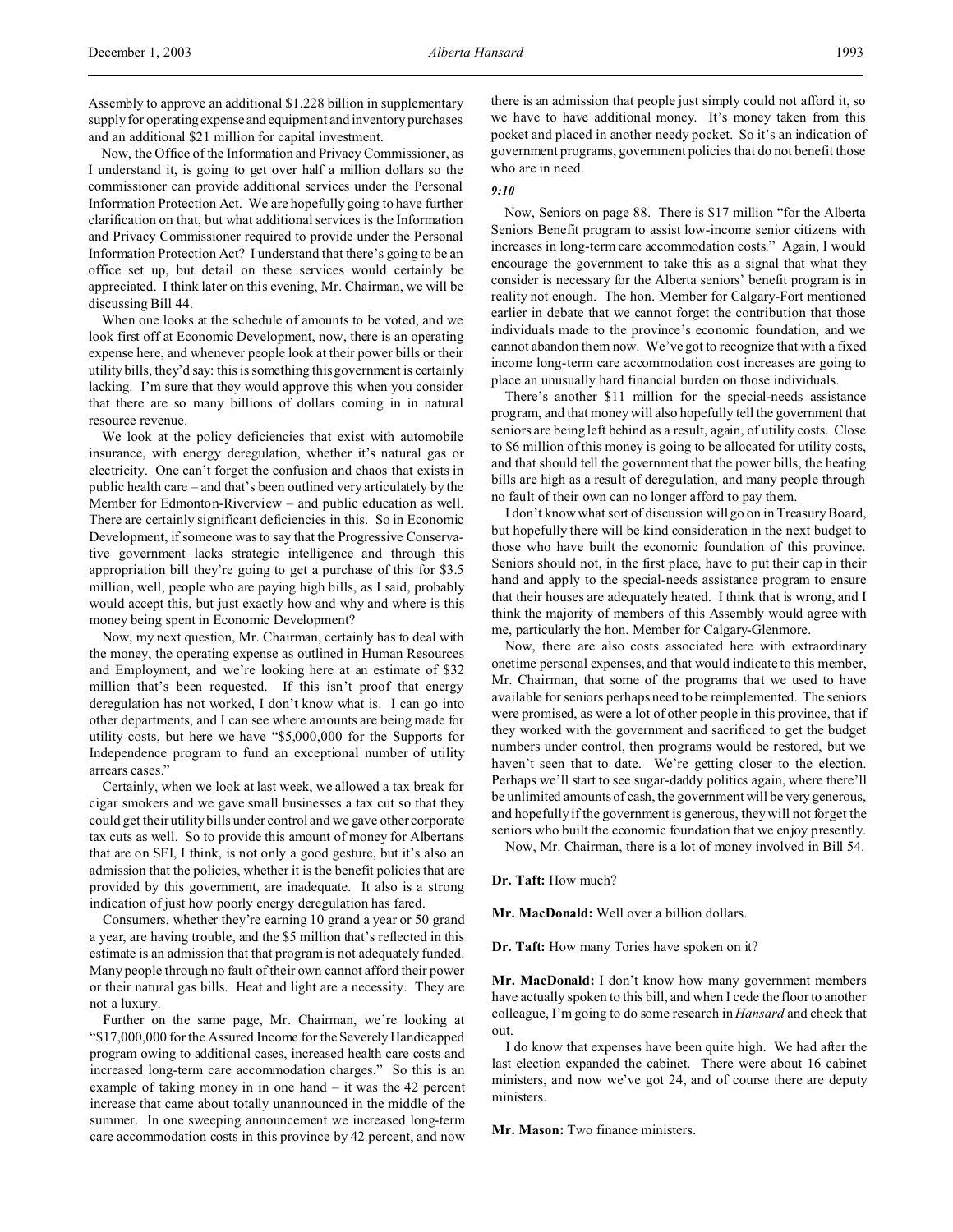**Mr. MacDonald:** We've got the two finance ministers, yes. There are two justice ministers. There's a lot of duplication there. I think that in the interests of running a tight financial ship, the cabinet should be reduced.

There was a movie I was watching on TV, Mr. Chairperson, and it was called, I believe, *Honey, I Shrunk the Kids*. You know, perhaps the political equivalent of that would be: "Albertans, I've shrunk the size of cabinet. I've saved money, and this is what I'm going to do with the money I have saved."

Perhaps it is this government that needs to go on a diet. We're talking about a supersized cabinet, and we're talking about a supersized caucus, and perhaps if they don't go on a diet, the electorate will do it for them.

In conclusion, at this time I can't say that this is not a good start to a new fiscal framework. Maybe money is coming too easily for this government. We have a golden goose that is losing its lustre. It's not nearly as shiny as it was once because the western Canadian sedimentary basin, Mr. Chairman, is starting to mature. We're going to get less and less oil and natural gas royalties from that western Canadian sedimentary basin, so perhaps it's time for us to make sure that we're spending every dollar as wisely as possible.

Are there ways to cut costs and save money and maybe make the heritage savings trust fund bigger? Maybe we could expand it to \$20 billion instead of having it stagnate at between \$11 billion and \$12 billion. Maybe we could truly make it into a pool of money for future generations in this province. I look at this bill, and I'm not of the opinion that this government is a prudent manager of our financial resources. It's a lucky government, but to say that this government is financially responsible is, I think, to say the least, an urban myth.

**Mr. Mason:** It's a rural myth too.

**Mr. MacDonald:** It's a rural myth too; I've been corrected. So it's both an urban and a rural myth that this government has a fiscal framework that is to be copied. It can spend a lot of money, and it is unaccountable, and the whole process of spending this money is not transparent.

So I cannot support this supplementary supply bill without some explanation of how this new spending will contribute to meeting defined outcomes and the performance criteria in the government business plans. Much of this money, that I discussed earlier, is certainly needed by various groups who have been left out and have been penalized by very poor government policy, but when we think of the size of this budget and the size of this government, it's supersized, and perhaps it's time for there to be some consideration of a diet.

Thank you.

*9:20*

**The Chair:** The hon. Member for St. Albert.

**Mrs. O'Neill:** Thank you very much, Mr. Chairman. I just wanted to rise and to speak somewhat in response to the scrambled message that we have just heard articulated in this Assembly. I want to make the point that supplementary requisitions and estimates are meant most specifically to address the needs that occur as the fiscal year goes on. So this is, indeed, the government's response to those situations and to those people who find themselves in situations wherein the programs are not sufficient to address the needs that are identified and that arise as the year goes on.

I would like to first of all highlight the fact that this is responding responsibly to circumstances. I'd like to say that in the supplementary estimates, indeed, what we are doing as a government is looking at those programs that because of a growing population or because of needs – in particular, the mention was specifically of seniors and those in long-term care facilities. Because they are in long-term care facilities and because the accommodation rates rose in the middle of the fiscal year or shortly after it began, there are a number of residents there for whom the government needs to give assistance. I believe that this is being very responsible and, as I said earlier, responsive not only in the area of seniors but also in the area of delivering programs, whether they be in human resources, whether they be for any number of capital projects that need to be addressed, and because of the rising, unanticipated cost.

So I just wanted to take this brief moment to set the record straight in this House. In spite of the ramblings and in spite of the all-overthe-map description of what the Member for Edmonton-Gold Bar identified as if he was thinking that we didn't plan to do this in an appropriate fashion, I wanted to let the people of Alberta know that this government is, indeed, responsible, is looking at those programs that do need to be addressed partway through the fiscal year. We are doing that according to the plan and the direction that we have identified.

Thank you, Mr. Chairman.

**The Chair:** The hon. Member for Edmonton-Gold Bar.

**Mr. MacDonald:** Thank you very much, Mr. Chairman. Just in light of the remarks by the previous hon. member, I would like to remind the House that 15 out of the government's 24 ministries are asking for supplementary supply here. They're not all hit with BSE, forest fires, and drought. This government is simply incapable of setting a budget and sticking to it.

Thank you.

**The Chair:** The hon. Deputy Government House Leader.

**Mr. Stevens:** Thanks, Mr. Chairman. I move that we adjourn debate on Bill 54.

[Motion to adjourn debate carried]

# **Bill 44**

## **Personal Information Protection Act**

**The Chair:** We have in front of us amendment A1, moved on November 25, so we're in discussion on amendment A1. Are there any further comments or questions with respect to this amendment? The hon. Member for Edmonton-Gold Bar on amendment A1.

**Mr. MacDonald:** Yes. Thank you very much, Mr. Chairman. Amendment A1 to Bill 44, the Personal Information Protection Act, is really a series of amendments, and I would like to get on the record indicating my dismay, my disappointment that we're going to deal with these amendments all in one group. I think that we would have much better legislation if these were dealt with on an individual basis. I don't say that lightly, because I was very pleased to have the opportunity to discuss with the hon. minister's staff these proposed amendments. To describe them as housekeeping amendments, I think, is a little bit too much. These amendments are the result of a consultation process that occurred since this bill was first introduced to the Assembly, and it was left on the Order Paper over the summer for many different groups to make presentations on their concerns regarding Bill 44.

Now, there are significant changes here. If one looks at *Hansard*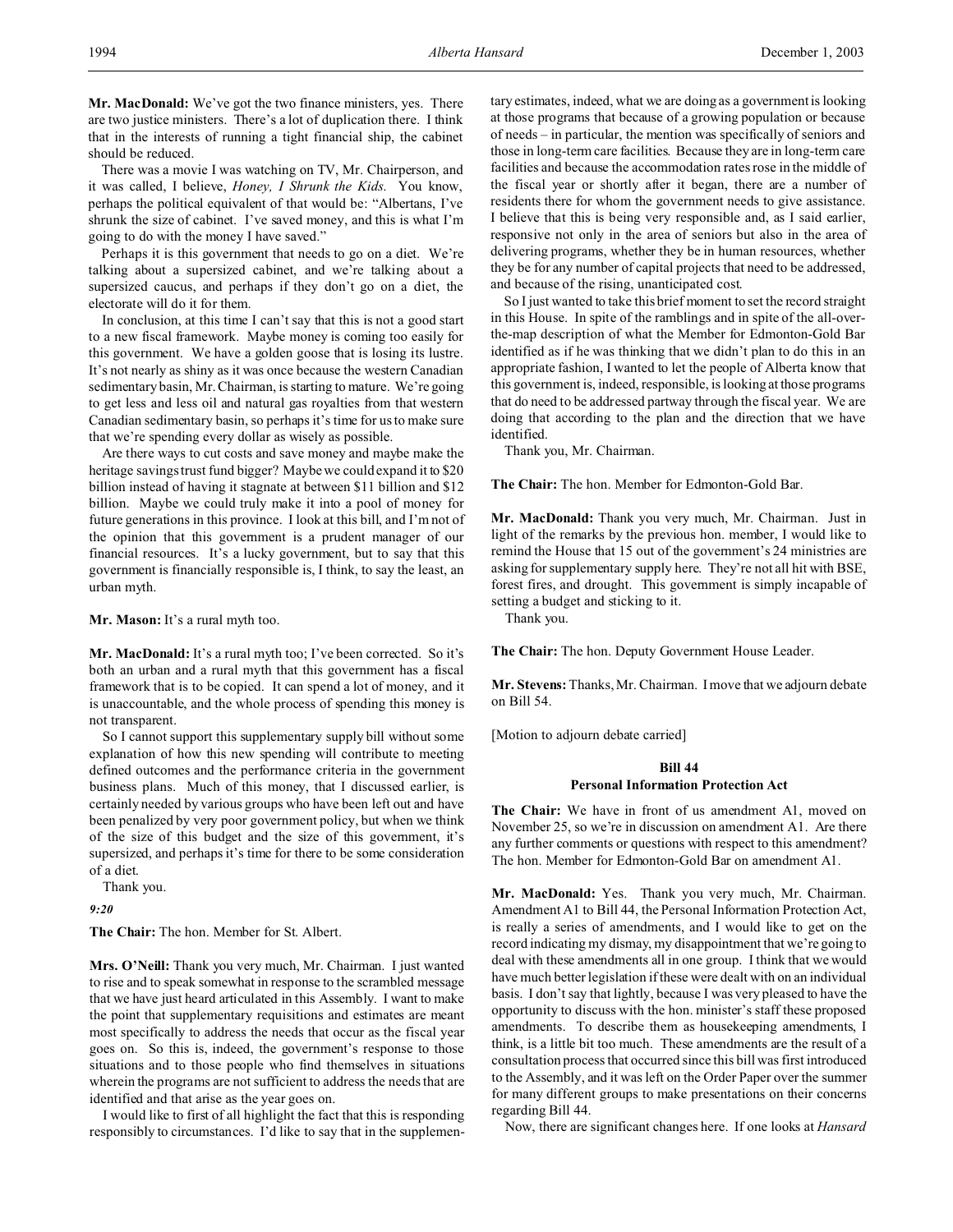from November 25, the hon. Minister of Government Services is introducing these amendments to the Assembly. One can read *Hansard* on pages 1863 and 1864 in regard to these amendments. In fact, the discussion on them by the hon. minister went on for some time and had to have extra time approved by the chair, as a matter of fact, to discuss these amendments. They're on a wide range of issues, and there's a wide range of changes, everything from definitions to a request of Health and Wellness for the exclusion of health information in section 4(3)(e). That's done hopefully for a good purpose.

When we debate these amendments, we have to recognize just by the volume of changes that it was a good idea that this bill was held over for the summer to allow the stakeholders, as they're called, to point out any deficiencies they may have in this bill. Now, how expensive is the new privacy act going to be to implement? That is yet to be determined.

When we look at these amendments, we see what has been attempted. I think we have to accept the hon. minister and his department's staff at their word, and it would be my opinion that they've done their very best to improve this legislation. The fashion, how we're exercising that before this Assembly, is another matter, and I'm not going to go into any great length or any great detail during debate on Bill 44 on the erosion of democracy in this province.

We need, in our own interests, Bill 44, and Bill 44 is going to be a work in progress. We look at the B.C. legislation that's also going to be implemented at the same time and we look at all the comparisons to the federal legislation. What's going to happen is that the federal legislation's stronger. This legislation is too weak. But the majority of the people contacted certainly want to see this bill passed. When we look at other information acts in this province – we look at FOIP. I would have to say that it's not working. The Freedom of Information and Protection of Privacy Act is supposed to make the government transparent and accountable and all this information easy to access from the government. That's the furthest thing from the truth. Here we have a matter of employers and employees. After we deal with these amendments, Mr. Chairman, I hope to be able to get on the record again. I have some questions for the hon. minister in regard to the bill at committee.

### *9:30*

I'm certainly satisfied with the process, and I appreciate the time that the minister and his staff have spent with myself and the Liberal research team on this matter. Certainly I think it is disrespectful of democracy to have this many amendments come forward as A1. Some people may think they're just routine housekeeping; others may not. Hopefully we will have an opportunity in the future to review this bill, and we won't have to wait three years from proclamation to see if it's working or not because only time will tell the costs to businesses and other organizations.

Mr. Chairman, at this time I will cede the floor to another colleague. The jury is out, so to speak, on Bill 44 at this time.

## **The Chair:** The hon. Member for Edmonton-Highlands.

**Mr. Mason:** Thank you very much, Mr. Chairman. I have a few general comments with respect to the amendment before us, and I was wondering if I might ask some questions and whether the minister is prepared, before we vote on the amendment, to respond to questions. He's nodding in the affirmative.

I want to indicate that the practice of the government omnibus amendment is a problem. I certainly have no intention of singling out this minister at all, but it seems to be a fairly widespread practice

in this fall session to be faced with a very, very significant amendment which must be then debated and voted in most cases as a block. That makes it difficult for the opposition to do its job. I will acknowledge particularly this minister's staff for providing a detailed briefing to us on the contents. That's made it considerably easier.

Some ministries have not done that. In fact, the Minister of Environment tabled an omnibus amendment, and we had no notice, and the minister didn't even bother to describe the contents of the amendment. That, frankly, makes it almost impossible for the opposition to do its job because these amendments are so comprehensive that they almost represent a partial rewriting of the whole bill.

Having said that, I had a concern brought to my attention by a constituent, and I guess I'd like to put this to the minister. It's sometimes difficult for legislators and, I'm sure, even more difficult for citizens to understand the complexity and the language of these bills, so the question I have is: how does it work in practice?

Here's a situation. When you go to a retail outlet nowadays even to make a basic purchase, the retail outlet wants to get a bunch of information. It's interesting that all you want to do is buy something – a CD, for example, or a component of a computer or a refrigerator, something like that – and they want to get your personal information. They want to get your name, they want to get your address, and they want to get your phone number. If you're dumb enough to give them your e-mail address, they might want that too, and all this goes in the computer. They might tell you that they are going to send you some information or that it might help with a warranty, but very often they ask for this information even if the product is not warrantied and the warranty process might be quite separate from this. In practice what happens is that they compile this information into large databases, and they sell it. So the question I have is: how does the language of the bill, including the amendment, affect this in practice? Specifically, it's a retail situation.

It's also been brought to my attention, Mr. Chairman, that at least one electronics retail chain that has a large number of outlets in Alberta instructs their staff to lie. When a customer asks what the information that this company collects will be used for, the staff are instructed to say that it will not be sold, that it will be used just for the internal purposes of the company, to keep you up to date on special offers or sort of to track your purchases for the company, when in fact this information is compiled and sold.

The second question, then, I guess, to the minister with respect to this is: what is it in this act that will stop this kind of operation? How do we make sure that staff are not instructed by the management to mislead customers about the uses to which information will be put? If the company for one reason or another doesn't tell the truth about what they're going to use the information for, then what measures are in place to deter this? So that would be the second question.

I think people generally want to know: in a retail setting when they make a purchase, what does the company have to tell you about the information? Can they just say: could I get your name and your address and your phone number and your e-mail address and your social insurance, which is often the case, even though I know that that part is already not permitted? What do they have to tell you? What do they have to say? What authority do they need from you to retail this data about you?

So, Mr. Chairman, in anticipation of the minister's response, I'll take my seat, and I will have some more to say later.

## **Chair's Ruling Amendments**

**The Chair:** Hon. members, I just wanted to clarify a point. Two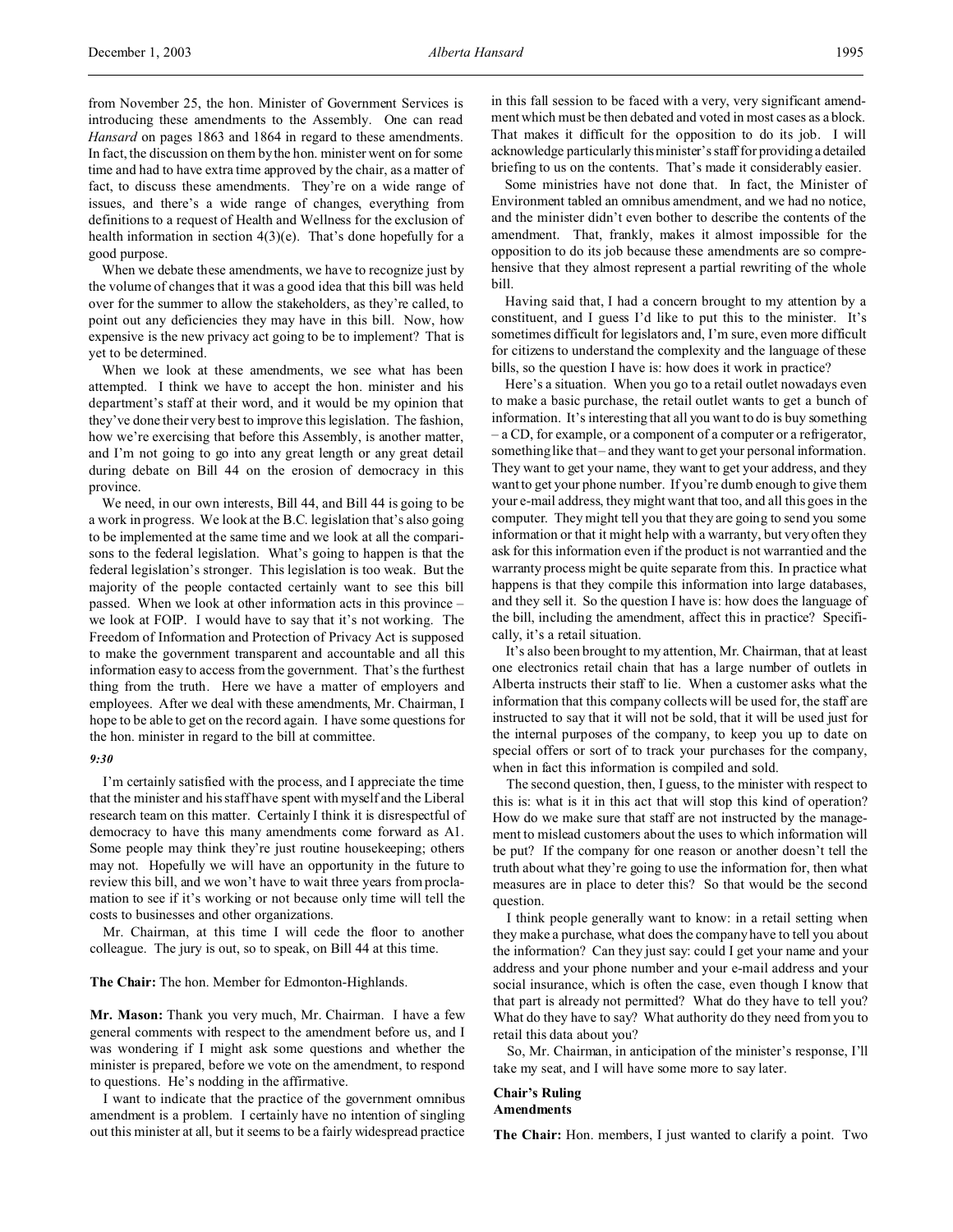members now have referred to an omnibus set of amendments. If they're prepared to accept them as such, that's fine, but the rule for committee is that it has to be by agreement. Otherwise, it's clause by clause. If it's by agreement, that certainly facilitates the work of the House, but that determination is in the hands of the committee. So if you're happy with this arrangement, then let us go forward.

The hon. Member for Edmonton-Gold Bar.

## *9:40*

**Mr. MacDonald:** Just for the record, Mr. Chairman, I would certainly in this case be satisfied to let this go forward. I had a consultation process with the minister's staff before the fall session started, and many of the amendments as presented in amendment A1 were included in that discussion.

Thank you.

**The Chair:** All right. Then we'll proceed. The hon. Member for Edmonton-Centre.

### **Debate Continued**

**Ms Blakeman:** Thanks very much, Mr. Chairman. I think this is a really important bill, and I'm glad to have the opportunity to speak to it again while we're in Committee of the Whole. In looking through it, there are a couple of sections that work as a unit to me, and I just want to spend some time discussing the implications of that.

What I'm looking for here as always is consistency and clarity, and hopefully that leads to stability. There is a wonderful set of commercials on television right now plugging some insurance company. Obviously, they're not that great a commercial, or I would remember what the company was. Their point and the joke contained within is around clarity. There's one where there's a rather overblown opera scene and no one understands why everyone's dying, and a fellow in the audience stands up and very clearly says: they're related to one another so they can never marry. And everyone in the audience goes, "Oh," because then they understand. It's clear.

We're all seeking that kind of clarity, and I just want to make sure that I am processing several sections with clarity. In fact, I think that is what this bill needs to be seeking overall. We are putting in place a very important piece of legislation. It works in partnership with the FOIP Act. Certainly my colleague from Edmonton-Gold Bar has already pointed out that there are some problems as far as the Official Opposition is concerned with how the FOIP Act and the Health Information Act actually work. So we're seeking more clarity with PIPA, the Personal Information Protection Act. I think it's also really important for the people – that being the private sector now that this act is going to cover – that it's also very clear to them and everyone is rowing in the same direction and all those other clichés about understanding and working together.

What I was hoping to see was a consistency with the FOIP Act, in fact, with those sections. In the FOIP Act section 40, "Disclosure of personal information," we're talking in section 40(1)(e): "for the purpose of complying with an enactment of Alberta or Canada or with a treaty, arrangement or agreement made under an enactment of Alberta or Canada." This is around, "A public body may disclose personal information only," and then there's a series of circumstances under which personal information may be disclosed. That's where that section (e) appears. So I was seeking clarity and consistency with this particular section. Do we have a similar section appearing in this PIPA?

When I look at it, I think that what I can see that would go with, that partners with, or is a local version of the FOIP Act  $40(1)(e)$  –

and you have to go back and forth. So we end up with section 14, section 15, and section 20. Now, in the original bill we lost the clarity and the consistency. There was not consistency with the FOIP Act section 40. We seem to have regained it here with this amending act. Let me get this one straight. Specifically, what we're looking for is what kind of information can be shared between employers. So when we're talking about what employers should be doing if they're entering into a collective bargaining situation or relationship, what are they supposed to do?

They used to look at FOIP section 40. Is there something in here that gives them some guidance? Yes, there appears to be because section 15 is giving us Collection of Personal Employee Information. Under what circumstances can you be collecting it? What we've got is:

15(1) Notwithstanding anything [else] in this Act other than subsection (2), an organization may collect personal employee information about an individual without the consent of an individual if . . .

Then it gives a series of circumstances.

- (a) the individual is an employee of the organization, or
- (b) the collection of the information is for the purpose of
- recruiting a potential employee.

It goes on.

(2) An organization shall not collect personal employee information about an individual unless

- (a) the collection is reasonable for the purposes for which it is being collected, and
- (b) the personal employee information includes only personal information that is related to the employment or volunteer work relationship of the individual.

Then section (3) talks about:

An organization may disclose personal employee information about an individual without the consent . . . where that information is being disclosed to an organization that is collecting information under subsection (1),

which takes us back to the beginning.

Section (4) in fact has been deleted in the amendment and, I think, clarified because section (4) was talking about recruitment of an employee and if they had to destroy information and all kinds of things.

The new version of section 15 is still talking about collection for reasonable purposes information that's only related to employment or volunteer work. In section (4), "nothing in this section is to be construed so as to restrict or otherwise affect an organization's ability to collect personal information under section 14." So here we go. Here's the reference back to section 14. That section was about collection without consent and, again, a long list of how an organization can collect personal information about an individual without the consent of that individual.

The next part of this puzzle is the disclosure, which appears in section 20, and that's

- (c) the disclosure of the information is in accordance with a provision of a treaty that
	- (i) authorizes or requires its disclosure, and
	- (ii) is made under an enactment of Alberta or Canada.

So when we're looking at whether we've achieved consistency with FOIP, I would say that at this point we have. Is it clear for commercial users that they can collect information and disclose information around a collective bargaining relationship? Yes, it appears that they can. Is that important? Yes, because it helps to manage that relationship between the organization and the individual which is an important one.

## *9:50*

When I look for other messages from experts in this area as to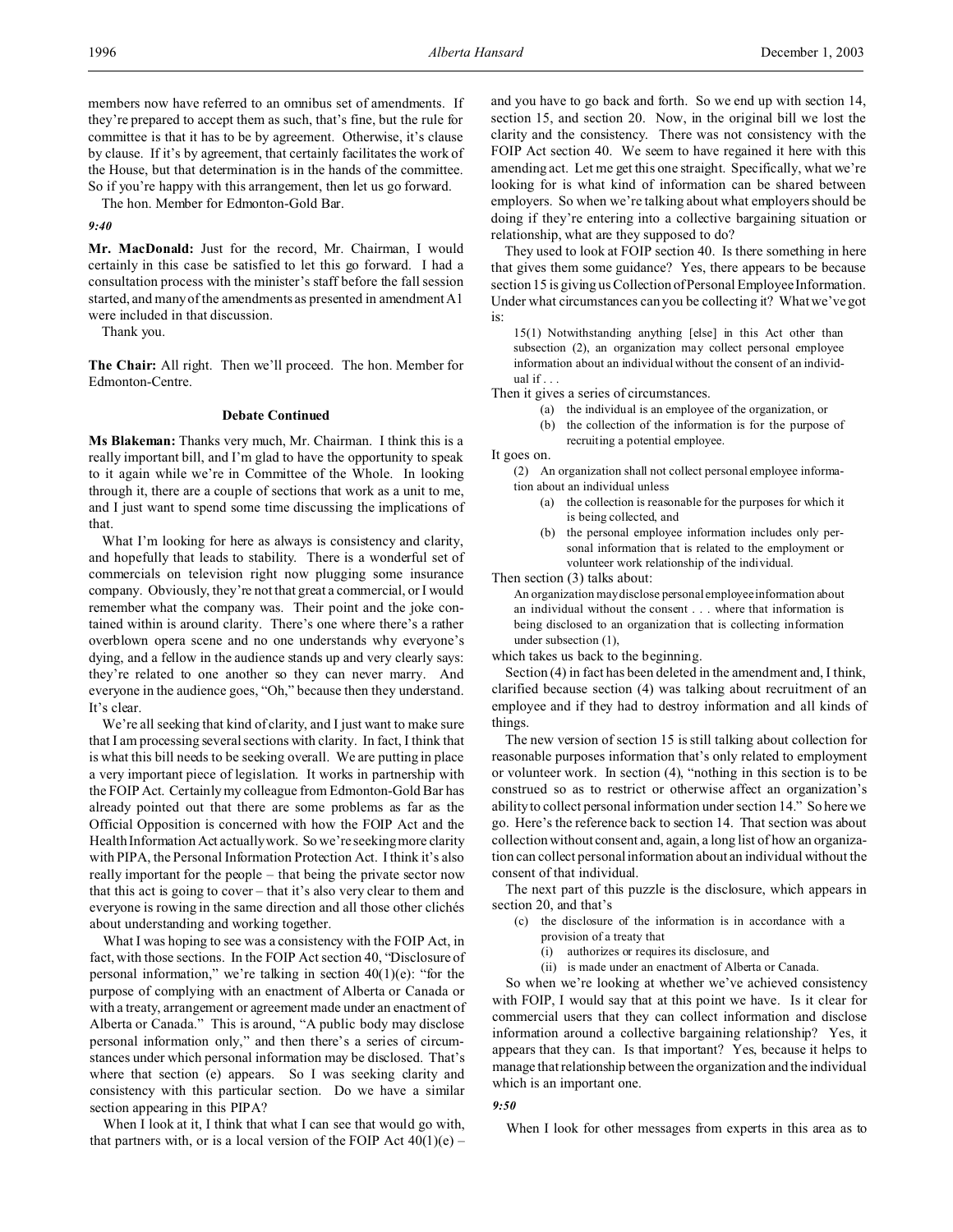whether it's important, there are two sources here. I'm looking at some information produced by the University of Alberta access to privacy adviser, who is concluding that

personal information can be disclosed not simply pursuant to an agreement but so that [an organization] could reasonably meet its statutory obligations as a bargaining agent.

In this case, you know, we have a situation, for example, where an individual phones up a bargaining agent and says: okay; I need something done. Well, the first thing they're going to do is to verify that that individual, in fact, works for Company X. They're going to phone Company X and say: do they work for you? Well, we need the clarity here in this legislation that allows Company X to go: yes, I can tell you this information; they work for us. That's the disclosure that we need, and it, in fact, to my reading is still there. Actually, I appreciate having the minister on the record clarifying that as I work my way through this, I am correct in understanding this.

The second place that I looked was in the courts as to whether that kind of disclosure and sharing of information is appropriate or needed. With the University of Alberta, I was saying, it's a statutory obligation. Again, I think in the court documents that I've looked at, it's saying that information is required to properly administer their employment relationship, and it's reasonable to characterize the provision of the information as being within that purpose.

So that's my tracking through of these three sections and what this all means as I try and seek clarity and make sure that it's consistent with what we already have. I've given the reasons why I think it's important to maintain this. We have court rulings. We have others that have spoken on the importance of it and upholding it. Part of what brought this to mind for me was that I didn't think we wanted to get into a position where we had companies or agents or individuals unnecessarily withholding information. They need to know exactly how they're expected to behave.

One of the things that came to mind with me was when our own FOIP legislation came in and covered the academic sector. We had a few months of confusion, and in fact this was around MLAs sending congratulatory letters to graduates or to prizewinners or academic high achievers in their various schools in their constituencies. Of course, for the schools trying to interpret the new legislation that they were now under, it wasn't clear what they were supposed to be doing. As a result, they politely declined to release the information on the students' names, for example, or whether they'd been the award winners because at that time they weren't clear about whether that would violate disclosure. We all figured that out eventually, and in fact I think there was a clarification that was brought in to the Freedom of Information and Protection of Privacy legislation in Alberta.

So I'm just trying to clarify that here. If I can get the minister on the record that what I've outlined here, in fact, is true and that that kind of disclosure would be allowed, I'd appreciate it because that's partially key to my accepting this amendment. If I'm right, then I'm happy with amendment A1. We need to be very careful with this PIPA legislation. We need to do it right. Personally, I came into this preferring the federal legislation, but if I can be convinced that some of my areas of concern have been dealt with, then I'm willing to switch and support this. This is one of the areas I'd like the minister to respond to me, please.

So that's the issue that I wanted to raise in the time that I have for this go-round. I appreciate the opportunity to raise it, and I'm going to leave that there and let the minister respond to me. Thank you very much, Mr. Chairman.

**The Chair:** Before we ask the minister or any other members in

debate, I wonder if we might have the committee's consent to briefly revert to Introduction of Guests.

[Unanimous consent granted]

#### head: **Introduction of Guests**

**The Chair:** The hon. Member for Calgary-Currie.

**Mr. Lord:** Well, thank you, Mr. Chairman. It's a real pleasure for me to rise to introduce some guests that we have here this evening. It's always a pleasure to have guests. We don't often have them this late in the evening. It tends to be a little bit dry, so people don't tend to stay around this long. We are very pleased to see that we have visitors here in the public gallery. It's a group that is actually from all over North America, I understand, on a mission here from the Mennonite church. Anyway, we would like to have you all stand and be recognized by the members of the Assembly.

## **Bill 44 Personal Information Protection Act** *(continued)*

**The Chair:** The hon. Member for Edmonton-Riverview.

**Dr. Taft:** Thanks, Mr. Chairman. I shall keep my comments fairly brief. I must say that it's not the speakers that are dry; it's the legislation that is dry. Indeed, it's positively arid.

**Ms Blakeman:** It's a living document. Breathe life into it.

**An Hon. Member:** It's desiccated.

**Dr. Taft:** Okay. I shall try to breathe life into this desiccated legislation. All right.

Well, I did look through the amendments, and I did have a specific question to the minister, and I'll keep it to that. I'm on page 3 of the package that was circulated. Under amendment (d) under section 4(3), "by adding the following after clause (j):"

- (j.1) the collection, use or disclosure of personal information by a registered constituency association or a registered party as defined in the Election Finances and Contributions Disclosure Act;
- (j.2) the collection, use or disclosure of personal information by an individual who is a bona fide candidate for public office where the information is being collected, used or disclosed, as the case may be, for the purposes of campaigning for that office and for no other purpose.

Then when I go back to the bill, it looks to me like we are clarifying that these groups are exempt from the legislation.

I would be interested if the minister at some point could provide the rationale for why those specific exemptions are added. In terms of the amendment, for now that's my only comment. Thank you.

**The Chair:** The hon. Member for Edmonton-Gold Bar.

**Mr. MacDonald:** Thank you very much, Mr. Chairman. I have two questions at this time in regard to amendment A1 for the hon. minister, please. The first one is dealing with section 4(3)(b), and this is in regard to the Health Information Act. The hon. minister stated on November 25 in this Assembly that this amendment was a request of Health and Wellness. "This amendment will exclude from Bill 44 all health information 'where that information is collected, used, or disclosed by an organization for health care purposes.'" Now, in regard to workplace issues what medical information, if any,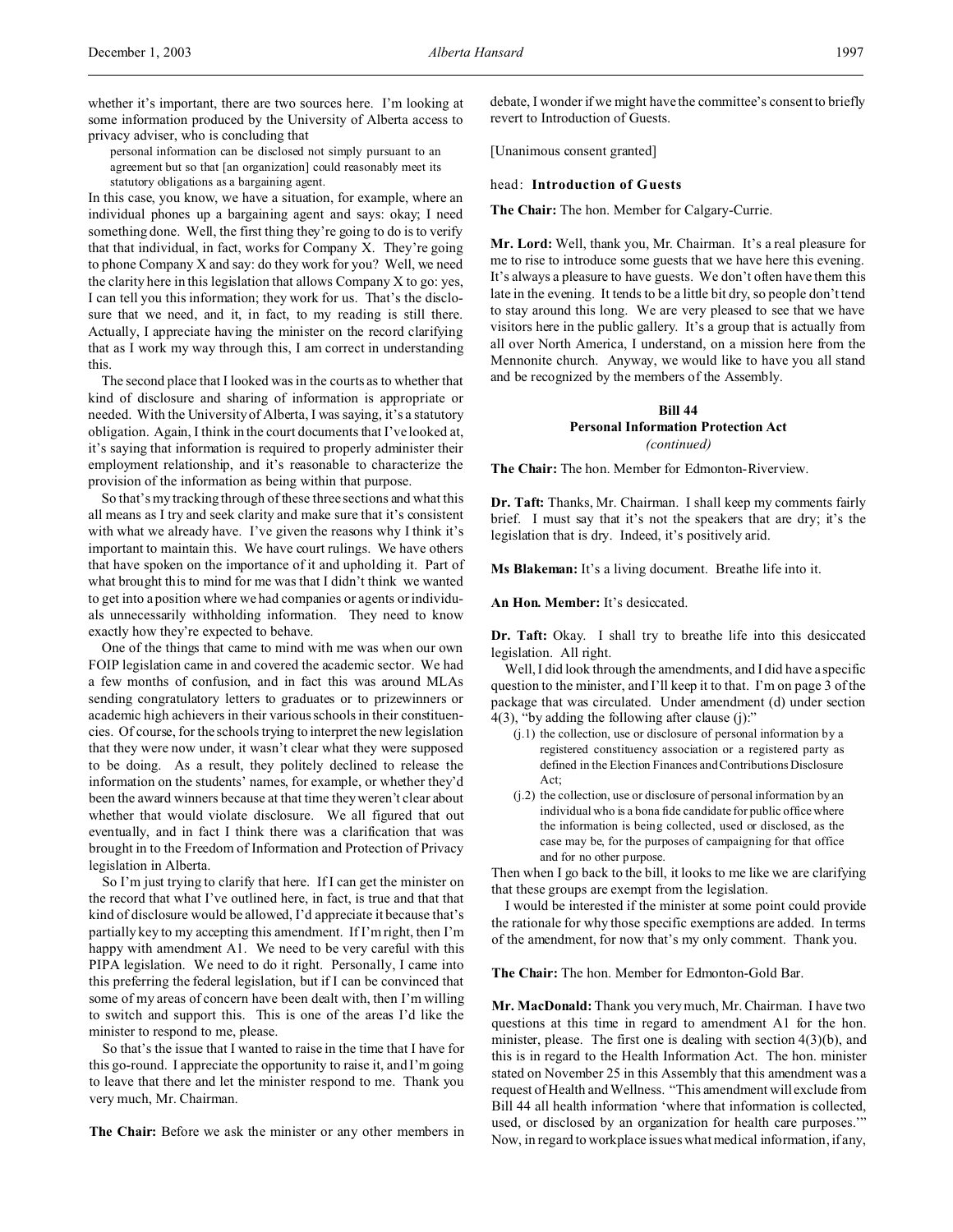will an employer be entitled to from an employee, and what may that information be used for? Drug testing, for instance: who will get access to the results? That would be one example. There would be many examples, of course, but that would be just one. How is that going to be affected by this amendment?

Also, in regard to the amendments to the Societies Act, section 36(1), who wanted the amendments to the Societies Act? How were they placed in this amendment A1?

Thank you very much.

*10:00*

**The Chair:** The hon. Minister of Government Services.

**Mr. Coutts:** Thank you very much, Mr. Chairman. I've appreciated the questions that have come from all of the members opposite, and if I could just take a couple of minutes here before we ask for the vote on this particular amendment A1 to answer as many of those questions as I possibly can.

First of all, the consultation that has taken place on this particular bill, extensively over the summer, with many, many organizations, chambers of commerce, that type of thing, and many businesses, large and small, is the one that has led to the amendments that are before us today. I would like to thank the members opposite for taking the time to meet with members of our staff and even meet with me in a couple of instances to talk about some of the amendments that are in A1.

I think it's important that we do have that kind of consultation, because this is important legislation. This is the protection of personal information, and unlike access to information, this is information that is held by the private sector about every single one of us. It's important that we have the information from the people that this legislation affects and how we can make it effective for everyone. Our staff have worked hard to collect all of the information and to put it together to clarify, to make definitions, and to make sure that this legislation works so that the federal legislation does not prevail in Alberta.

The hon. Member for Edmonton-Highlands brought forward a scenario about a retail shop where one may go and purchase something and having to give his or her name and address and telephone number and other information. The part of this particular act is that the information that the retail company collects on you is purpose specific. In other words, if the retail company wants to do something with that information, they have to tell you, and if they don't tell you the right information, if they're just saying to you, "Well, I need it so that we can let you know about promotions that are coming up within our organization so that you can come back and buy again," then that's what they have to use that for. So it's purpose specific. If they change their mind and they sell that information to some other company or organization that has a business like them or a side business or a service business, they can't do that because they did not advise you of that.

So this legislation points out that they cannot sell, trade, barter, or lease any of the information that you give to a company without your consent. If they want to do that, then they have to let you know that they're going to do that, and then you can give consent to have them release that information to someone else. If a business gives that information to another company without your consent and you find out that they've done that, then you can complain to the Privacy Commissioner, and we can do an investigation, and an order can be issued against the particular company for violating the act. It's just that simple. Collecting consent by deception is really not allowed in the act. That's the provision that protects your personal privacy. Anyone caught selling, trading, or bartering this kind of information can be brought up before the Privacy Commissioner.

When it comes to a couple of questions put forward by the

Member for Edmonton-Centre, private-sector information or your own personal information is protected and handled within the guidelines and the regulations of the legislation. I know she's made a number of comments with regard to FOIP, but this is privacy legislation; it's not access legislation. This protects the privacy of people's information in the private sector.

The hon. Member for Edmonton-Centre made a couple of comments about section 40, wanting to know about section 40 and how it mirrored or became similar to the FOIP Act. We didn't mirror section 40 of FOIP to ensure that the private-sector organizations couldn't enter into agreements so that they could remove themselves from this act. We wanted to make sure that those agreements could not be put in place. I'll be making a couple more comments about collective bargaining in my general comments about the act after we get the vote on section A1 here.

The hon. Member for Edmonton-Gold Bar asked about health information and if health information is in the act or if health information has been exempted from the act. We have a Health Information Act under the department of health, so we took any reference to health information in this act out, and that will be the responsibility of the Minister of Health and Wellness to incorporate into the Health Information Act. So this act does not extend to health information at all.

Of course, under the Societies Act the hon. Member for Edmonton-Gold Bar mentioned section 36(1). I'll research that and get an answer for you.

Political parties are exempt from the legislation because we thought it was really specific. You're a member of the party, and the information that is collected on you is used for those party purposes and no other, so that's why they are exempt from the act.

So with those responses, Mr. Chairman, I now ask the committee to please vote for amendment A1 to Bill 44.

[Motion on amendment A1 carried]

**The Chair:** We're now back on the bill itself.

**Mr. Mason:** Mr. Chairman, I have an amendment to Bill 44, which I will ask the pages to distribute.

**The Chair:** Okay. We'll call that amendment A2. If you would just give us a minute. The pages are reminded to please give it first and foremost to the people who are actually sitting in the chairs, and then you can go back afterwards and give it to everybody.

The hon. Member for Edmonton-Highlands.

**Mr. Mason:** Thank you very much, Mr. Chairman. I move that Bill 44, Personal Information Protection Act, be amended in section 20(c) by adding ", arrangement or agreement" after "a treaty."

Mr. Chairman, shall I begin?

**The Chair:** Please go ahead.

*10:10*

**Mr. Mason:** Thank you very much, Mr. Chairman. I've been in touch with a number of labour organizations in our province, and there is a broad concern here that the language in Bill 44 is somewhat different than the language in the FOIP Act.

# [Mr. Lougheed in the chair]

If people would like to turn to section 20(c) in Bill 44 and contrast the language here with that found in the FOIP Act, they will find that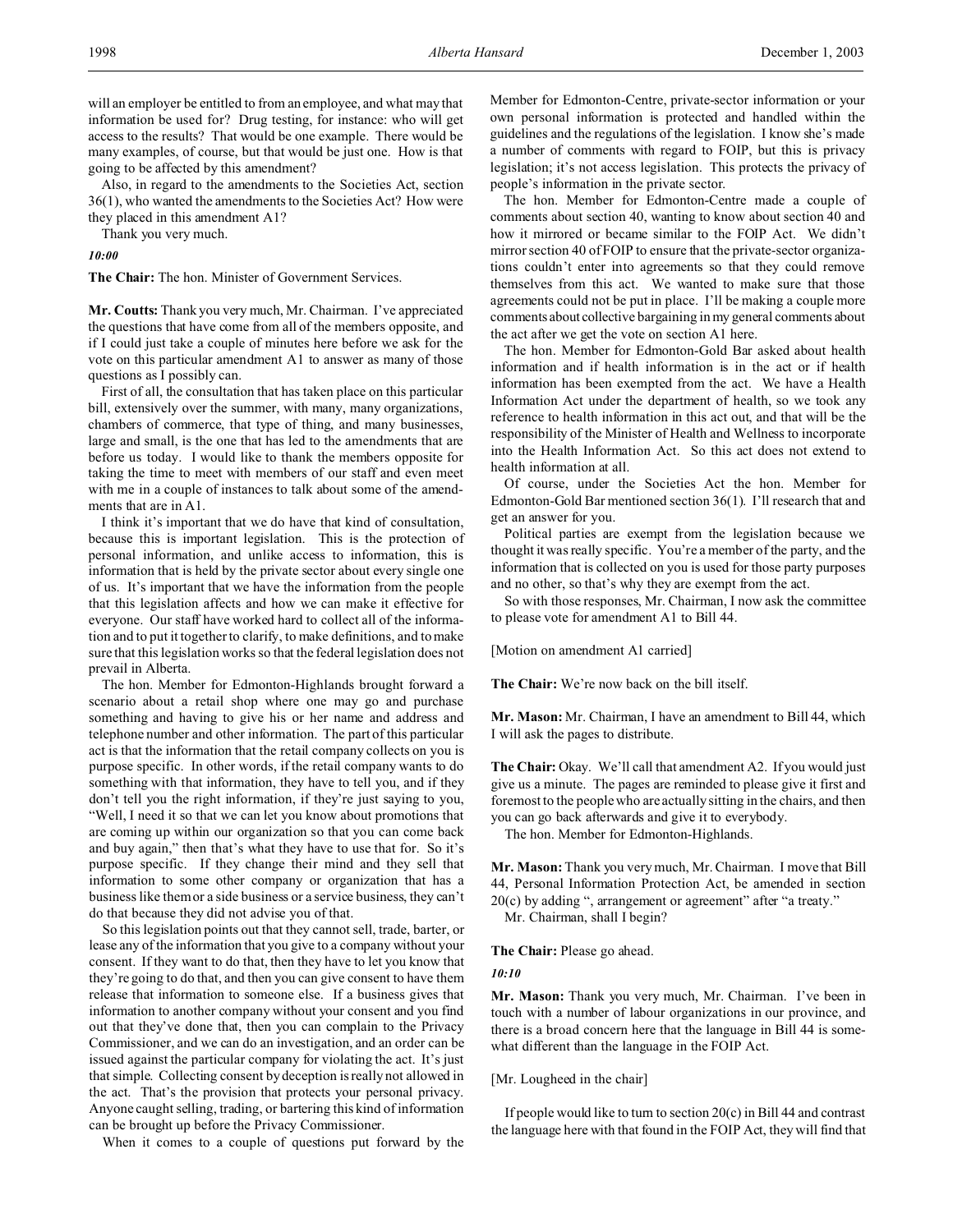significance of that, Mr. Chairman? Well, I guess it's illustrated by a recent case that came before the labour board, and it had to do with the strike of workers at the Shaw convention centre. At that time the employer, being Economic Development Edmonton, withheld from the union the list of members – and this union was seeking its first collective agreement – and they used the FOIP Act as justification for doing so. It's interesting, Mr. Chairman, that the labour board specifically referenced those clauses that have been deleted in this act as requiring the employer to turn over the list. So what we potentially could have is two sets of standards: one for public-sector unions covered by the FOIP Act and another one covered by Bill 44, or PIPA, for private-sector unions.

So we may have public-sector unions having language that can be used in order to get this information. This information is very critical, Mr. Chairman, for a union seeking its first collective agreement. After it's organized its members and it seeks a first collective agreement, it doesn't have any language in the collective agreement because it doesn't yet have a collective agreement, so it cannot then force the employer to provide the contact information for the members of the union. The union has members, but they don't necessarily know who they are, and they cannot necessarily get in touch with them. This is a very difficult situation, and I'm sure it's not an intentional strategy on the part of anyone to deny this information to the union. The different language sets a different standard, and the amendment would correct that and would provide the same level of language that could be used to provide the same level of access for unions of private-sector employers as has been the case with public-sector employers given the labour board's ruling.

That is the basis for the amendment, Mr. Chairman, and I would certainly encourage all members in the interests of fairness and equity to support this amendment. Thank you very much.

**Mr. Coutts:** Mr. Chairman, I'd just like to speak to the amendment put forward by the hon. Member for Edmonton-Highlands regarding adding the words "arrangement or agreement" in there. You know, if we were to accept this amendment, what it would allow is for businesses to make agreements and arrangements between themselves to share information, and that would be absolutely contrary to the intent and the provisions of why we're setting up the Personal Information Protection Act.

## [Mr. Tannas in the chair]

With regard to trade unions the hon. member mentioned the ability to organize, et cetera, or how the information could be shared once a union was set up. PIPA actually will permit organizations to continue to comply with collective agreements, including any requirement in an agreement to provide a union with the home contact information for union members. We know that there have been concerns that were raised about how PIPA would affect the ability of unions to organize, but under PIPA a union that is engaged in an organizing drive will be able to use the business contact information of employees to make the initial contact subject to the provisions of the Labour Relations Code, and unions will also be permitted to collect and use home contact information of employees with their consent.

So we believe that that is particularly compliant with the intent of

the act. Therefore, this amendment is not needed, and I urge all members of the Assembly to vote against this amendment.

[Motion on amendment A2 lost]

**The Chair:** The hon. Member for Edmonton-Gold Bar.

**Mr. MacDonald:** Thank you very much, Mr. Chairman. I have some additional questions in regard to Bill 44 at this time for the hon. minister. Specifically, before I get to the expressions of caution that were made by the Privacy Commissioner of Canada, I would like to get clarified by the hon. minister exactly how in Bill 44 will information that is collected through the use of video surveillance in a worksite be used? This information is in effect being collected and used as personal information in that the camera could record personal activities even though the purpose of their surveillance may have been to reduce vandalism or in some cases, unfortunately, onthe-job theft by an employee. Now, how will video surveillance be affected on the worksite by Bill 44, and exactly what steps now have been taken?

I know that the Privacy Commissioner of Canada had a lot to say about this legislation, and there were what thePrivacy Commissioner of Canada described as serious deficiencies and flaws with the B.C. legislation. What steps have we taken in this province to ensure that this Alberta bill, Bill 44, will do a better job of respecting the privacy of Albertans?

Again, what specific steps has the Ministry of Government Services taken in response to all the concerns that were raised by the Privacy Commissioner of Canada with the Alberta and the B.C. model? Is the minister satisfied that the series of amendments that we have just passed are going to address a lot of the concerns that have been expressed in the Alberta/B.C. model? Those are, namely, the privacy rights of Albertans in the workplace. This all goes back, Mr. Chairman, to my initial question on video surveillance and how that is going to work with this legislation.

## *10:20*

At this point I would be very interested in hearing what the hon. minister has to say in regard to those questions, and at some further time I, too, have an amendment that I would like to put on the floor. Thank you.

**Mr. Coutts:** Mr. Chairman, the hon. Member for Edmonton-Gold Bar has brought forward the issue of what the Privacy Commissioner of Canada says about this legislation, particularly knowing that we have been working with the Privacy Commissioner to make sure that this legislation is substantially similar to the PIPEDA legislation that will be made law on January 1, 2004.

I read *Hansard*, and I read the hon. member's comments. I think he was referring to a former Privacy Commissioner that sent a very, very long letter to us, and he was asking whether or not we've addressed those kinds of concerns. As the hon. member knows, the former Privacy Commissioner of Canada is no longer there.

I must say that now we have a very good relationship with the new PrivacyCommissioner, and the new Privacy Commissioner has come along and said that this legislation that we have put together along with our sister province of British Columbia – bringing these two acts forward in parallel is substantially similar to the federal legislation. The federal Privacy Commissioner has come out successfully and commended us for the job that we have done in making this legislation substantially similar. So I believe that that has been addressed.

The hon. member's comment about video surveillance at the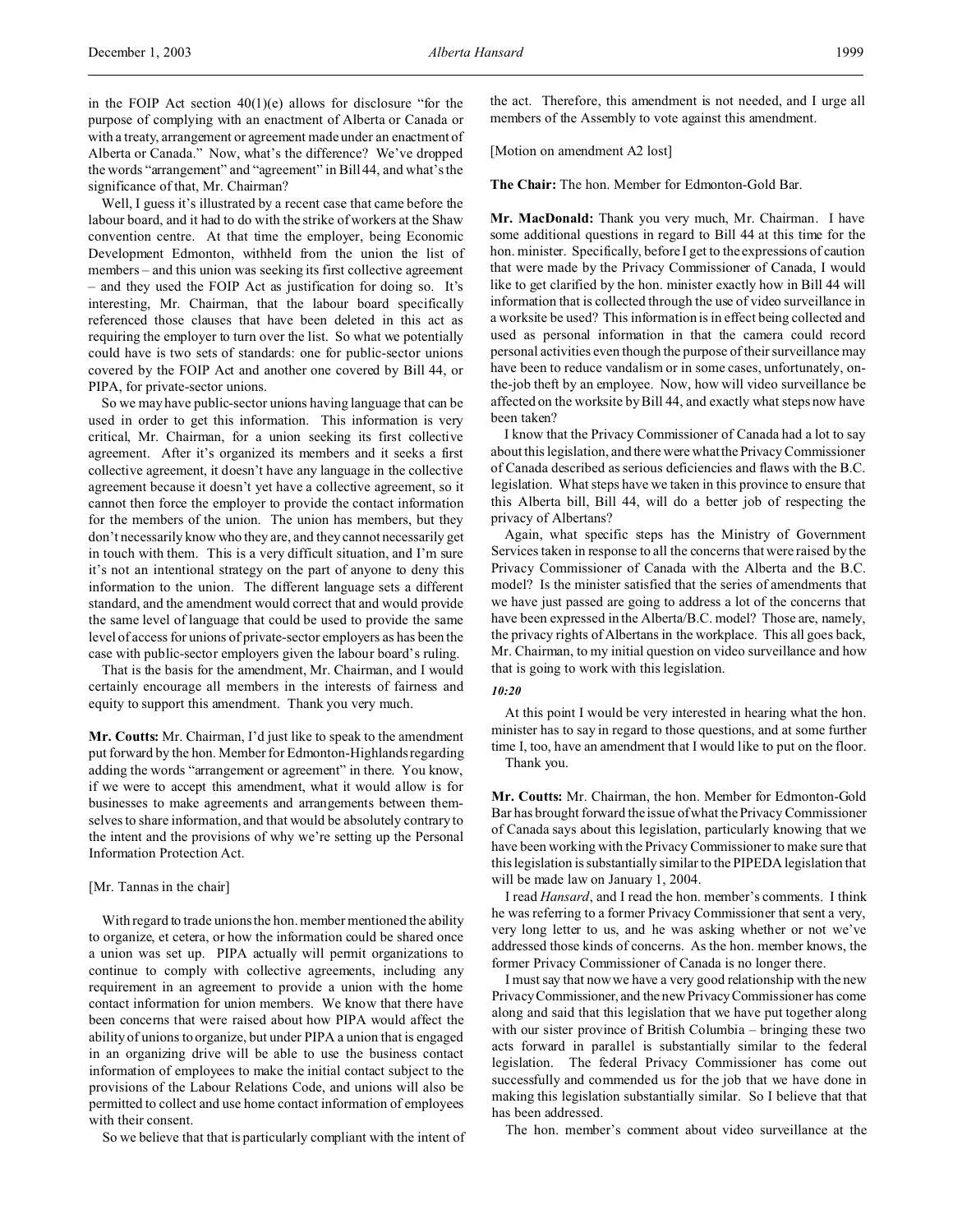worksite and what that has to do with personal information. That has everything to do with enforcement and that type of thing, but it has nothing to do with this particular act as it pertains to the personal information that is carried by an individual.

Thank you for the opportunity to respond.

**The Chair:** The hon. Member for Edmonton-Gold Bar.

**Mr. MacDonald:** Thank you, Mr. Chairman, and hon. minister. Now, the minister has stated that there are many similarities between the B.C. and the Alberta legislation and the federal legislation. Could the minister please confirm that the fines are the same in the federal legislation as they are here? In section 59, "in the case of an individual, to a fine of not more than \$10 000, and . . . in the case of a person other than an individual, to a fine of not more than \$100 000": those fines are the same; correct?

### **Mr. Coutts:** Yes.

Mr. MacDonald: Okay. Thank you.

Now, at this time, Mr. Chairman, I have an amendment to Bill 44, and it is an amendment to section 64, which is a review of the act. I indicated earlier that there appears to be a need for a review of this legislation sooner than once every three years. This amendment, I believe, has been presented to the table; correct?

**The Chair:** Yeah. They're now being distributed.

## Mr. MacDonald: Okay. Thank you very much.

For the record, Mr. Chairman, this amendment states that section 64 be amended (a) in subsection (1) by striking out "At least once every 3 years," and substituting "Eighteen months after this Act comes into force and at least once every 3 years thereafter," and (b) by striking out subsection (3).

I'll be brief here, but I would urge all members to support this amendment. We can see the consultation process, Mr. Chairman, that the government has done this summer, when they held the bill over from the spring session and there was a series of 16 amendments presented. Now, with the Freedom of Information and Protection of Privacy Act there is a review process. But in light of the consultation process with the chambers of commerce, with various enterprises, business organizations across the province, the changes that have been brought about, and the fact that we don't really know what costs are going to be involved in this – and I hope that they are not too much, I hope that they are not high, and I certainly hope that everyone can adhere to this legislation and that it will not be expensive nor a bureaucratic nightmare because there are certainly going to be processes and policies set up.

But in light of the fact that this is new legislation for us in this province, I would think it would be ideal not to wait three years but allow, as someone said earlier, the Privacy Commissioner to get set up and get organized in regard to the enforcement of this act and then do a review, a consultation process to review this legislation to see if it's working and, if there are parts of it that are not working, what we can do to make it work for all parties involved.

I would urge members to support this amendment to Bill 44 at this time. Thank you.

**The Chair:** Hon. member, I apologize. I don't recall hearing you say: I move this amendment. Perhaps you did, but would you just verify that you did move it?

**Mr. MacDonald:** That's understandable. Yes. I would move at this

time, Mr. Chairman, I believe we would call this amendment A3 to Bill 44.

## **The Chair:** Thank you.

Hon. minister, did you have a comment on amendment A3?

**Mr. Coutts:** Mr. Chairman, this amendment is a very good idea. When we started looking at how we might follow up on the act, the idea of three years once it comes into force seemed like a really good idea, but I think that the hon. Member for Edmonton-Gold Bar has a really good idea here. Eighteen months sounds like a whole lot shorter time frame to see how the act actually does affect businesses and get some consultation in, so I agree with this. I think 18 months is a lot better than the 36 months because if there's something that needs to be changed in the act, that will give us an opportunity to do it.

I urge all my colleagues in the House to, unfortunately, say yes to this amendment.

[Motion on amendment A3 carried]

[The clauses of Bill 44 as amended agreed to]

[Title and preamble agreed to]

**The Chair:** Shall this bill be reported? Are you agreed?

**Hon. Members:** Agreed.

**The Chair:** Opposed? Carried.

*10:30* **Bill 50**

# **Wildlife Amendment Act, 2003**

**The Chair:** Are there any comments, questions, or amendments to be offered with respect to this bill. The hon. Member for West Yellowhead.

**Mr. Strang:** Thank you very much, Mr. Chairman. I'm pleased to rise today to begin debate in Committee of the Whole on Bill 50, the Wildlife Amendment Act, 2003. I'd like to thank the members of this Assembly for their comments and ideas regarding Bill 50 in second reading. In a moment I'll respond to the questions that arose from the hon. members from the opposition during second reading.

Mr. Chairman, as we discussed, the intent of the proposed bill is to make the Wildlife Act more effective, primarily in enforcement and administration. In terms of enforcement Alberta will have more effective ways to deter and respond to wildlife poaching and to better protect and manage wildlife. A substantial increase in penalties will help deter this illegal activity. With the amendments Alberta will have among the highest poaching fines in Canada.

All wildlife offences will fall into one of two penalty ranges: up to \$50,000 and/or 12 months in prison or up to \$100,000 and/or 24 months in prison. Most offences, such as those involving grizzly bears, will be included in the highest penalty range of \$100,000 and/or two years in prison. Increasing the fines for wildlife violations sends a clear message to the public and courts that Alberta will take such violations very seriously. I believe once people know that poaching violations in Alberta lead to significant penalties, this awareness will act as a strong deterrent.

Further to the amendments relating to enforcement, Alberta will have authorization to seize and retain equipment by poachers. Also, the province will establish reciprocal agreements with other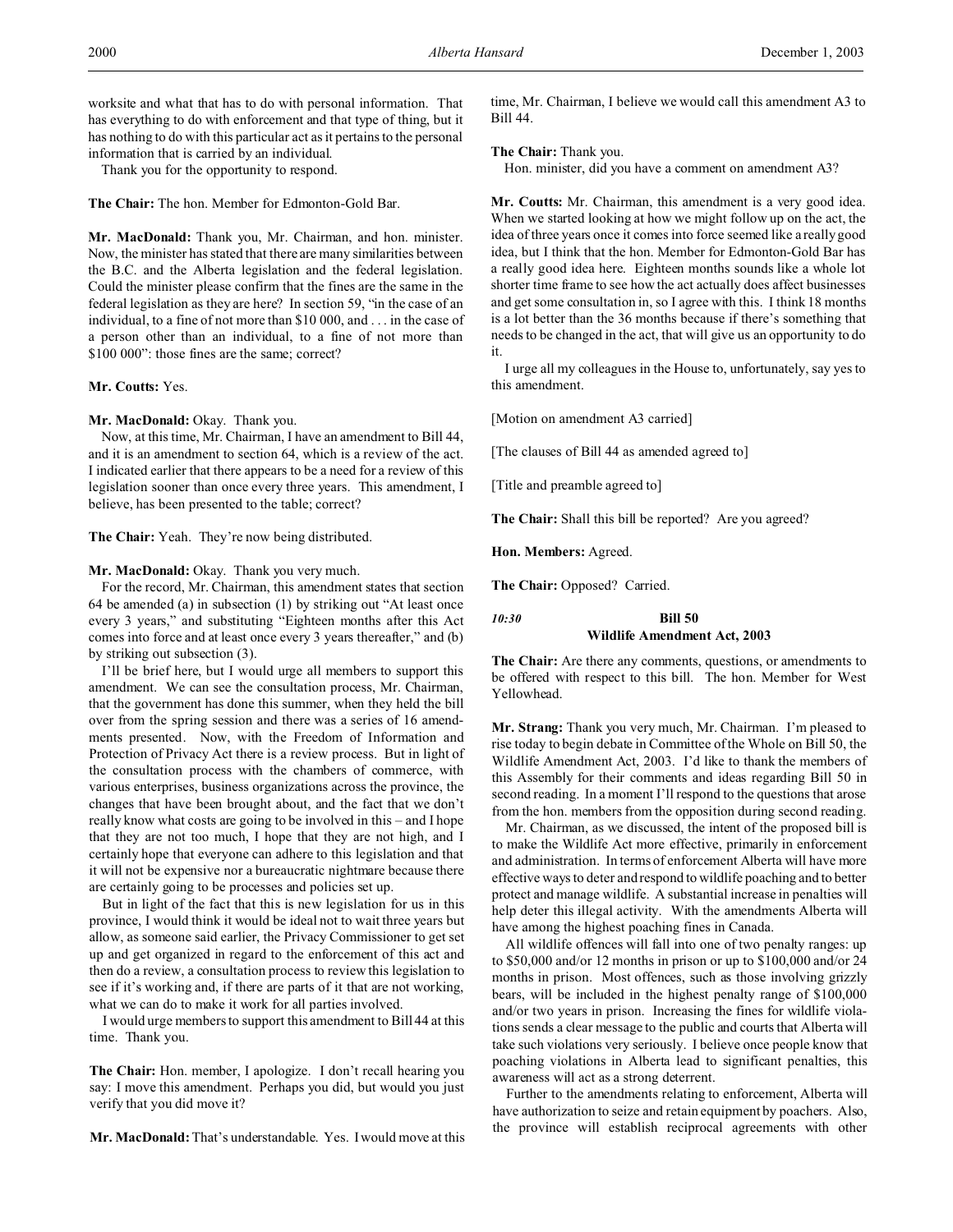Another amendment is aimed at improving the effectiveness of the act when it comes to illegally selling wildlife. Specifically, advertising wildlife for sale will be considered an act of trafficking in wildlife.

Also, one of the key amendments is aimed at reducing wildlife/human encounters. The act gives Alberta the authority to issue cleanup orders for situations where people leave food or garbage that might attract wildlife. Indeed, food and garbage are sources of most human/bear problems. Cleanup orders will help protect bears as well as deer, elk, and other species that come in conflict with humans because of the food sources that lure wildlife to settled areas.

There are a few other proposed administrative amendments to the act regarding traps and certain licences and permits. Alberta is a very large province, and it is impossible to monitor everybody in the wildlife area.

Now, questions were asked during the second reading. Escape of captive animals. This is a cross-ministry responsibility involving staff primarily from Sustainable Resource Development and Agriculture, Food and Rural Development. Community Development will also become involved if escaped animals are found in a protected area. Reports of such animals are shared between Sustainable Resource Development and Agriculture, Food and Rural Development as soon as a report has been received. Initial assessment is made to determine if the escaped animals pose any risk to the health of free-ranging wildlife.

Dog training and trialing. Exclusive consultation was undertaken in 2001 with a number of commercial dog trainers and provincial dog training and trial clubs as well as individuals involved in these activities. A number of amendments were passed in 2001 that extensively revised the regulations that applied to dog training and trialing. The amendments in this bill will adjust the act to support the current regulations and enable the subsequent amendments to simplify them. The amendment to the act involving dog training and trialing is strictly administrative. There will be no change to user privileges.

On the question on the removal of traps this amendment was intended to recognize the activities of people who trap animals for food under their constitutional protection rights. The change does not infringe on anybody's rights; rather, it provides better recognition for these rights by requiring trappers to report the removal of traps that they believe have been set illegally to wildlife officers.

Exemptions for employees. The Supreme Court of Canada ruled that agencies that investigate violations of law must not violate the same law unless the legislation specifically authorizes those activities. While the Supreme Court decision is related to police activities, this amendment responds to the ruling by recognizing all duties of Sustainable Resource Development staff. This includes wildlife research, for example capturing wildlife or keeping it captive; management, for example disease control activities; duties that involve hunting, for example destroying injured animals; and enforcement activities, investigation, and undercover operations.

Another question: an inefficient number of fish and wildlife officers and, in addition, severe budget restraints for enforcement activities. Sustainable Resource Development's mission ensuresthat Albertans continue to benefit from a broad range of resources including forests, public lands, and fish and wildlife. The Alberta government is committed to accomplishing this within its overall fiscal strategy, and there simply isn't an unlimited amount of money available for the department. It's not surprising that many people have different opinions regarding particular resources they feel strongly about. The Wildlife Amendment Act supports officers, very positive legislation, and will support enforcement efforts greatly by increasing fines for poachers. A significant increase in fines is known to have an immediate effect on poacher activities.

The other question on patrols. Like any enforcement agency there are a number of fish and wildlife patrols that go up and down. There has been an increase in patrol activities this fall during hunting season. Enforcement is more than just patrolling. It involves education and communicating with Albertans. Earlier this year priorities were focused on the West Nile surveillance, grizzly bear management, and fishery monitoring.

Undercover operations was another question. In addition to the good work regularly done by uniformed fish and wildlife officers, there has been, certainly, also good work by the undercover operations. Over the last six years undercover operations have resulted in 1,100 charges, about \$1.1 million in fines, and about 20 years in prison sentences.

## *10:40*

Now, a question was asked on budgets. There are almost 2,000 departmental staff working for Sustainable Resource Development. Sustainable Resource Development has no intention of laying off fish and wildlife officers. The department is proud of the work that they do. I understand that Sustainable Resource Development monitors its budget situation and makes adjustments for priority areas that arise. About \$37 million was spent on fish and wildlife this year, up slightly from last year. Enforcement is one part of the budget, and one of the budget items within enforcement includes operation costs.

These should answer most of the questions that were asked, Mr. Chairman, and at this time I'll take my seat.

## **The Chair:** The hon. Member for Edmonton-Riverview.

**Dr. Taft:** Thank you, Mr. Chairman. In speaking to Bill 50, the Wildlife Amendment Act, 2003, I can say that I think I'm onside with our caucus in certainly supporting the thrust and intent of this act. I feel that it's very safe to say that Albertans cherish their wilderness and that in many cases hunters and trappers are people who want to respect and protect that wilderness. In fact, there's an old saying that a river without fishermen is a river without friends, and I think it's the same kind of thing: a wilderness without hunters and trappers is a wilderness without friends. Certainly, the hunters and trappers who I know actually respect the laws. They get upset when there's illegal poaching. They will, I think, be happy to see that this legislation goes through and that there are stronger penalties for illegal poaching and hunting activities and trapping activities as well. So it looks to me like a good piece of bill that will resonate well with most Albertans.

Thank you.

**The Chair:** The hon. Deputy Government House Leader.

**Mr. Zwozdesky:** Thank you. Mr. Chairman, I rise just briefly to also offer my comments with respect to the Wildlife Amendment Act before us, and I'm very pleased to support this bill because it represents increased protection for wildlife in our province. It's also an important piece of legislation that supports our parks and protected areas within the mandate of my ministry.

There are elements within our provincial parks and protected areas, such as our natural ecosystems, that help support wildlife. Of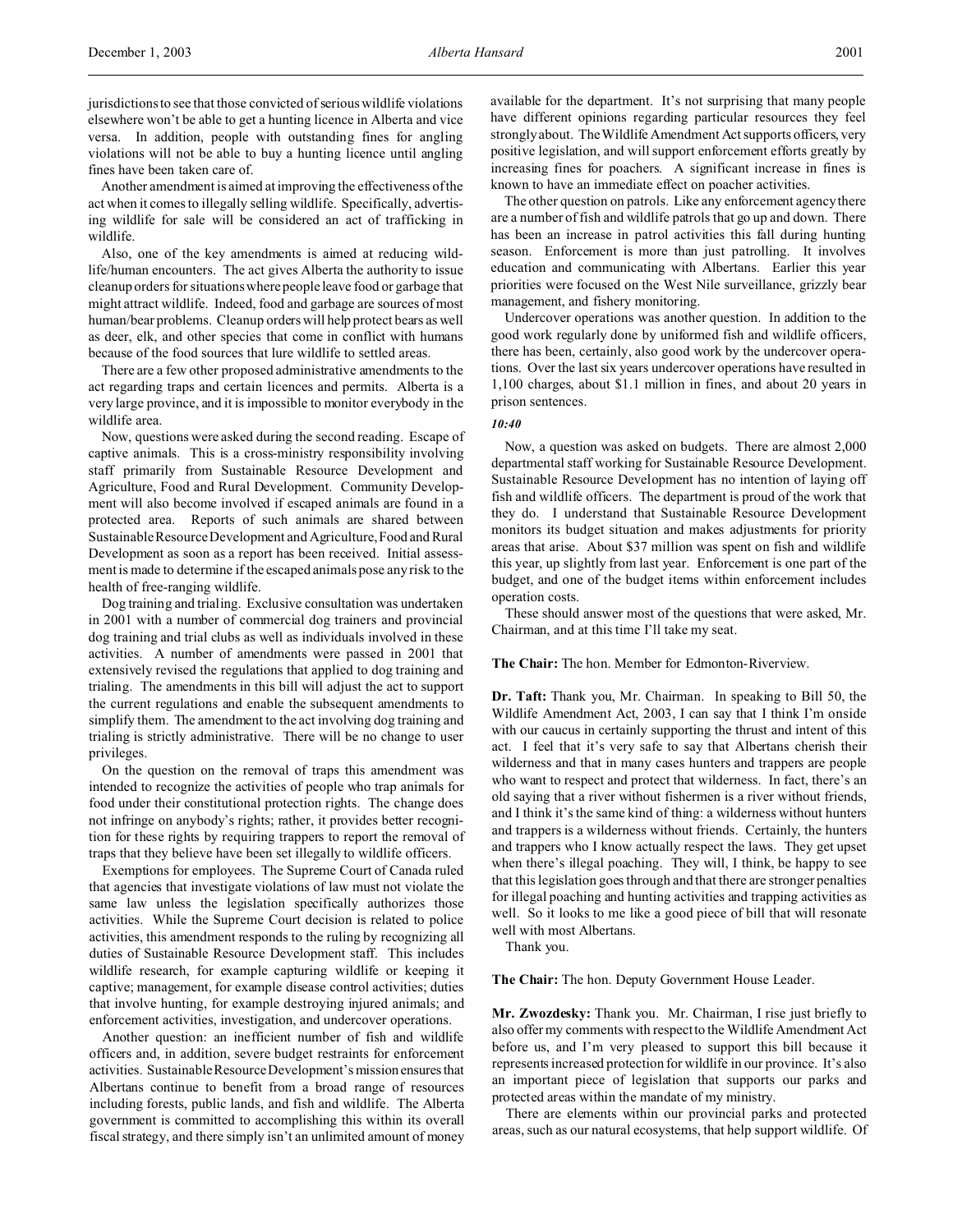course, grizzly bears along with bighorn sheep and moose and cougars and bull trout and long-toed salamanders and a host of other wildlife species have all been part of hundreds of scientific studies in our protected areas, and I just wanted to indicate our support from the management and staff involved in provincial parks and protected areas towards this Wildlife Amendment Act.

Thank you.

**The Chair:** The hon. Member for Edmonton-Centre.

**Ms Blakeman:** Thank you very much. Just a few comments that I'd like to get on the record around this bill. I think we're all pleased to hear about the penalties being increased, but I think what's really important with this is that although there's an attempt to put teeth in this legislation, if there isn't adequate funding in the department to provide the wildlife officers to do the monitoring and enforcement, the skull what holds the dentures that hold the teeth, all of this is for naught. You can have as many rules as you want, but if you never catch anyone that is breaking the law and never get them to the point where you are in fact levying one of these fines on them, what's the point? It's incumbent upon the government in moving this bill along to understand the context that it sits in and the support for the department. If we don't have the funding for those wildlife officers, then this is a useless piece of legislation. It just sits on a shelf.

# **Bill 54 Appropriation (Supplementary Supply) Act, 2003 (No. 2)**

**The Chair:** I hesitate to interrupt the hon. Member for Edmonton-Centre, but under Standing Order 61(4)(iv) I must put the question proposing the approval of the appropriation bill on the Order Paper for consideration by the Committee of the Whole. Does the Committee of the Whole approve the following appropriation bill: Bill 54, Appropriation (Supplementary Supply) Act, 2003 (No. 2)?

[Motion carried]

**The Chair:** The hon. Deputy Government House Leader.

**Mr. Zwozdesky:** I think we're continuing on with Bill 50.

**The Chair:** No. I think that if we read that, it says that the committee shall forthwith rise and report.

The hon. Deputy Government House Leader.

**Mr. Stevens:** Yes, Mr. Chairman. I move that we rise and report Bill 54, Bill 44, and progress on Bill 50.

[Motion carried]

[The Deputy Speaker in the chair]

**Mr. Lougheed:** Mr. Speaker, the Committee of the Whole has had under consideration certain bills. The committee reports Bill 54. The committee reports Bill 44 with some amendments. The committee reports progress on Bill 50. I wish to table copies of all amendments considered by the Committee of the Whole on this date for the official records of the Assembly.

**The Deputy Speaker:** Does the Assembly concur in this report?

**Hon. Members:** Agreed.

**The Deputy Speaker:** Opposed? So ordered.

head: **Government Bills and Orders**

head: Committee of the Whole

*(continued)*

[Mr. Tannas in the chair]

**The Chair:** I'd call the Committee of the Whole to order.

# **Bill 50 Wildlife Amendment Act, 2003** *(continued)*

**The Chair:** Are there any further questions, comments, or amendments to be offered with respect to Bill 50? Are you ready for the question?

[The clauses of Bill 50 agreed to]

[Title and preamble agreed to]

**The Chair:** Shall the bill be reported? Are you agreed?

**Hon. Members:** Agreed.

**The Chair:** Opposed? Carried.

# **Bill 51 Natural Resources Conservation Board Amendment Act, 2003**

**The Chair:** Are there any comments, questions, or amendments to be offered with respect to this bill? The hon. Member for Whitecourt-Ste. Anne.

**Mr. VanderBurg:** Thank you, Mr. Chairman. I'm pleased to begin debate on Bill 51, the Natural Resources Conservation Board Amendment Act, 2003. I think I'd go right to addressing the questions that were raised in second reading by the hon. members of the opposition. Basically two concerns: one concern over repealing section 42, which deals with the financial administration of the board, and a concern over adjustment of the board members from five to six.

I'll begin with the amendment regarding the financial administration. Under this amendment the board's budget, once a separate document, will be included as part of the Ministry of Sustainable Resource Development's budget.

The hon. Member for Edmonton-Gold Bar claims that government is moving away from transparency and accountability and toward a more secretive environment with this amendment. He also alleges that access to the board's finances will be unavailable under this amendment.

The Member for Edmonton-Centre requested clarification for the reasoning behind the change. She further questioned the independence of the board if its budget was to be included under the Ministry of Sustainable Resource Development.

## *10:50*

Well, first of all, let me say that the concerns were unfounded. The ministry's budget will contain all the information with respect to the board and its workings. Contrary to the member's claim the board's budget will still be accessible, as it is now. The board will still be required to provide annual reports, which they already provide, and the Minister of Sustainable Resource Development will continue to be responsible for the board and accountable to this House. The board's budget will still receive the same scrutiny. It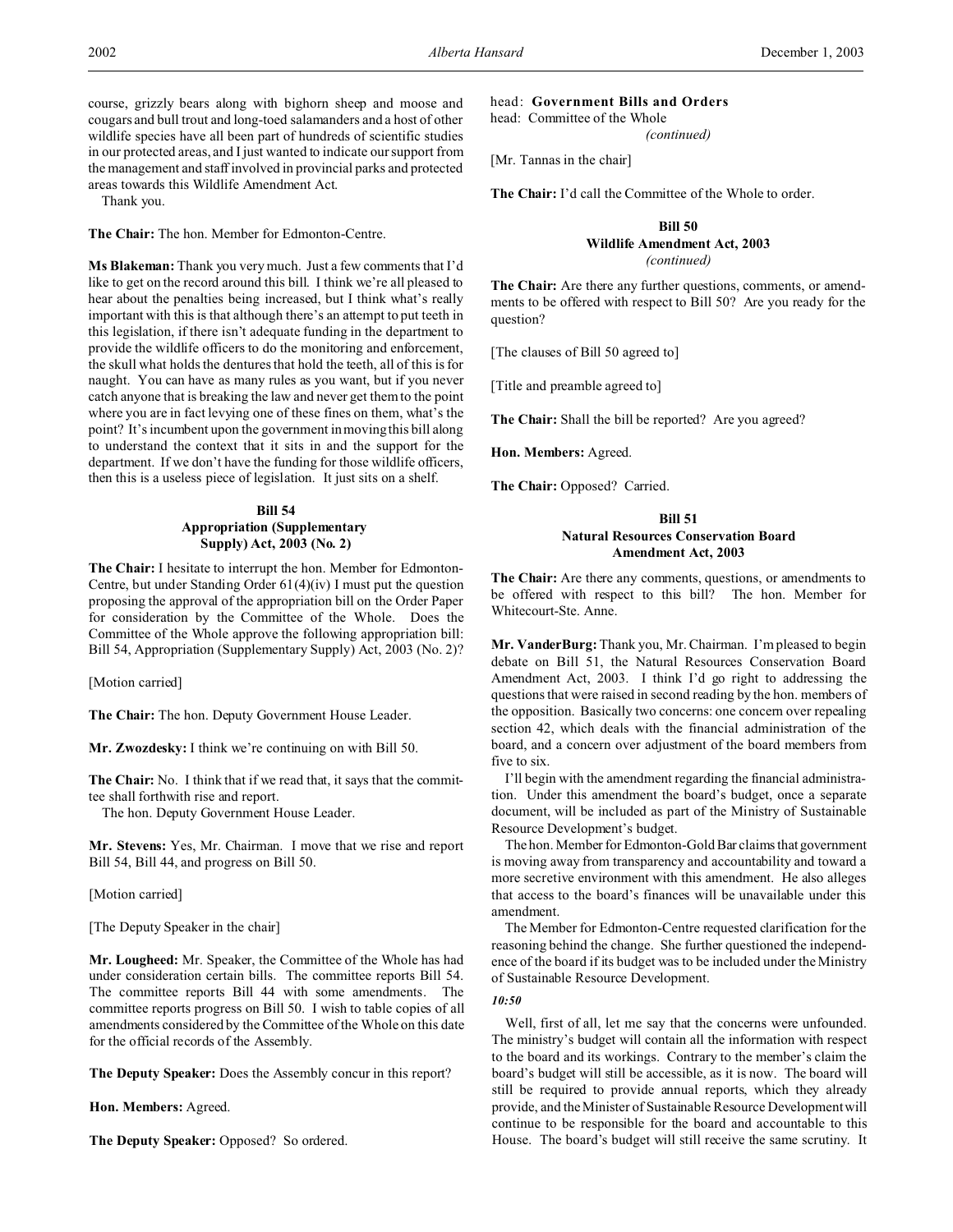This amendment, in fact, raises the bar for accountability both for the board and for the ministry under which the board's budget will fall. The fact is that the board's responsibility changed significantly when it assumed the jurisdiction over confined feeding operations. These new responsibilities are more consistent with the purview of the Ministry of Sustainable Resource Development than previously. Including the board's budget under the ministry's budget is not only very timely; it's very appropriate. It's also consistent with the way that many other similar boards operate. For example, the Environmental Appeal Board operates in a similar manner to that of the NRCB.

The Member for Edmonton-Centre also questioned the independence of the board if its budget was included as part of the ministry's budget. I believe I explained in second reading that this amendment to include the board's budget within the ministry's budget will make the process more accountable. It would in no way impact the board's decision-making ability as well. [interjection] Shake your head or not, that's how it is. Mr. Chairman, let me repeat that this amendment will not give the Minister of Sustainable Resource Development any jurisdiction over the workings of the board. It will not impact the board's functioning, which is independent from that ministry. It will simply include the board's budget as part of the ministry's budget.

The members opposite also expressed concern over board membership, the move from five to six members. Again, I clearly addressed this change during second reading. The board's responsibilities have increased and diversified considerably since it assumed the portfolio of confined feeding operations. In addition to its initial duties, the board now looks after all aspects of confined feeding operations. This includes applications, reviews, hearing dispute resolutions, and compliance. These hearings are held all over the province, and there's travel and all other responsibilities that the board has, and they do it in a timely manner.

CFOs are a strong part of Alberta's economy, and with these operations come the potential for things like groundwater contamination, a very real issue. Health-related issues like this could affect my family or my community, and I don't take that lightly. I want all members to know that. I like to think that the hon. members opposite would recognize the need for adequate resources to manage these kinds of things as well. These very important issues now fall under the jurisdiction of the NRCB. The resources required to deal with these increased responsibilities must still be found within the board. It must be adequately staffed to effectively deal with these issues, which, I'm sure, are important to Albertans, as they are to me, Mr. Chairman.

This brings me to the last inquirer, the hon. Member for Edmonton-Centre. She said that she'd like to see the incorporation of something like a health impact assessment. Mr. Chairman, I can only assume that the hon. member was referring to the potential impacts of the confined feeding operations, and she can be sure, as this House and all Albertans can, that the NRCB regularly works with the regional health authorities when applications of this nature are submitted.

I would like to conclude by again stressing that these amendments have Albertans' best interests at heart, and, as I have said many times already, they'll bring the clarity needed to distinguish the board's diverse and comprehensive duties and enhance the accountability of government.

Thank you.

## **The Chair:** The hon. Member for Edmonton-Riverview.

**Dr. Taft:** Thank you, Mr. Chairman. I listened as carefully as I could to the comments from the Member for Whitecourt-Ste. Anne, and I appreciated that he tried to address some of the issues raised by my colleagues in second reading.

I will say right off the bat that I'm still not clear what the rationale is for this bill. I might have missed it there. I'm not sure why we're doing this other than perhaps – well, I'm not sure why we're doing it, to be honest. I do share some of the concerns that have already been raised and, I guess, responded to, to some extent, by the Member for Whitecourt-Ste. Anne.

But I must put on the record that the independence of boards like the Natural Resources Conservation Board is absolutely vital, and that independence must not just be real. It must be seen to be real. The Member for Whitecourt-Ste. Anne and all of us here undoubtedly are aware that whoever controls the budget of an organization to a very large extent controls that organization. So when legislation brings the budget under the minister, it does look very much like an increase in the power of the minister in question.

So I guess we'll have to agree to disagree, or perhaps in later comments the Member for Whitecourt-Ste. Anne or some other member of the government can expand on the rationale for this bill so that I maybe can see something that I don't see there right now.

Now, in making comments on this bill, the Member for Whitecourt-Ste. Anne referred to something that's come up, which is the role of the NRCB in overseeing – what are they called now? – ILOs, the intensive livestock operations. I fairly frequently get calls from citizens around the province about these kinds of operations, and I think people are calling me primarily because they're concerned around the health impacts, potential or actual health impacts, of intensive livestock operations. Of course, since the tragedy in Walkerton everybody is much more concerned about risks to water, to surface water, and the dreadful consequences that a mishap can lead to if there is such contamination. There are issues of odour, issues of dust, and, I think, even in the longer term issues of the dietary impact of the meats produced in these kinds of facilities. Earlier today, in fact, I was reading an NRCB ruling, an investigation into an ILO.

#### *11:00*

So with that sort of background, I have an amendment to propose for Bill 51. I've got the appropriate number of copies here, approved by Parliamentary Counsel, and I'll ask that they be distributed at this time. I'll wait a moment for them to be distributed.

**The Chair:** Hon. member, when you get around to moving it, it'll be called amendment A1. You have provided the original copy for the chair, so that's good.

**Dr. Taft:**While it's being distributed, Mr. Chairman, I'll read it into the record. I move that Bill 51, the Natural Resources Conservation Board Amendment Act, 2003, be amended in section 3 by adding the following after the proposed subsection (2):

(3) For any application for approval, registration or authorization for a confined feeding operation under the Agricultural Operation Practices Act, the Board shall ensure that a health impact assessment is performed.

(4) For the purposes of subsection (3), a health impact assessment means an assessment by the regional Medical Officer of Health or designate, on the potential impact to the health of humans from a proposed approval, authorization or registration of a confined feeding operation.

The intent of this amendment is quite clear. It's intended to put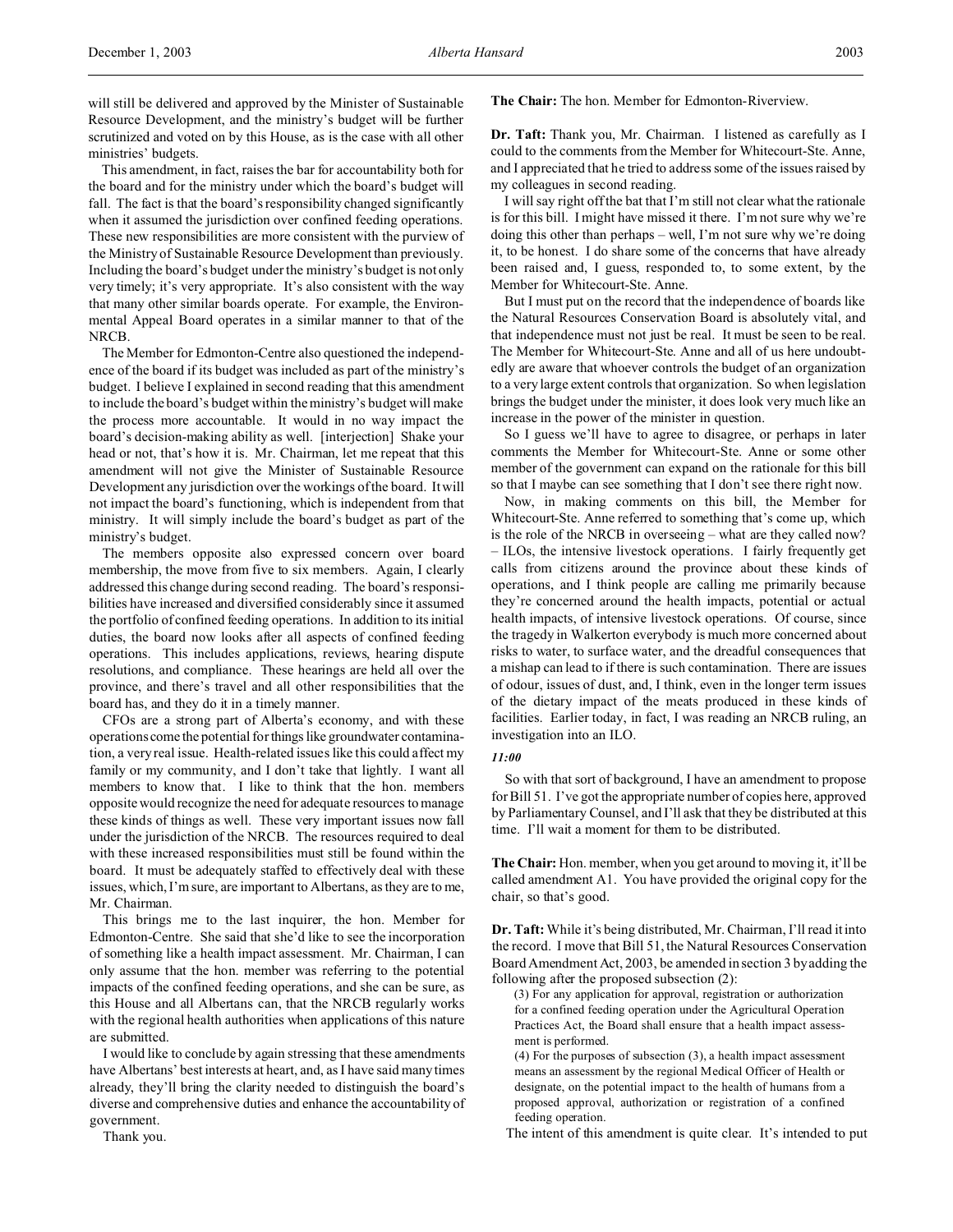into legislation a requirement that the NRCB undertake a health impact assessment when they are investigating applications for confined feeding operations. This is consistent, certainly, with the health policy that the Liberal opposition has brought forward, one aspect of which is calling for health impact assessments to be performed on major government policies. The notion of a health impact assessment is, in effect, parallel to that of an environmental impact assessment, so under a health impact assessment you'd simply be looking at a requirement that the health impacts of a particular decision be weighed, be thought through, and be reported on so that they enter into the debate and a decision-making process.

Now, as the Member for Whitecourt-Ste. Anne pointed out, the NRCB typically does work with regional health authorities in looking at or approving confined feeding operations. This is a way to formalize that requirement. We know that these kinds of issues are of general concern. Even living in an urban constituency, I get calls and letters on these issues frequently. This is an opportunity to begin the process of raising the awareness of health issues on government decisions and government policies and in legislation. In the long term this is one way for us to help contain demands on the health care system. It is a way to shift our whole orientation to approaching health from one of responding after the fact to one of anticipating before the fact: prevention instead of treatment.

So I would urge members of the Assembly to support this. This is not a terribly costly amendment. In fact, as I said earlier, in many ways this is a formalization of existing practice, but it is a formalization that is important symbolically and at some times will be important legally, for if the health impact assessment were not done and if it was in legislation, then there might be grounds for legal action.

If people want to learn more about our notion of a health impact assessment in this context and more broadly, of course, they are always welcome to visit our opposition web site, which is liberalopposition.com. Thank you, Mr. Chairman.

**The Chair:** The hon. Member for Whitecourt-Ste. Anne, followed by the hon. Member for Edmonton-Highlands.

**Mr. VanderBurg:** Thank you, and thank you to the Member for Edmonton-Riverview. Independence is vital; I agree with you. Like I said earlier, the health impact assessment I don't think is needed in the form of a bill. As I said earlier, often the regional health boards are brought into the discussion. Albertans and Alberta producers have proven that their products are safe, and Albertans haven't questioned that, as you can see with what's happened in these past six months. I think that the bill addresses in an adequate nature the changes that need to be brought in to clarify the board's administrative function and that it continue to operate in a manner that has been becoming of the NRCB.

Thank you.

**The Chair:** The hon. Member for Edmonton-Highlands.

**Mr. Mason:** Thanks very much, Mr. Chairman. I'm pleased to rise to speak to this amendment to Bill 51. This amendment would require applications for the approval of a confined feeding operation – they keep changing the titles of these, hoping to I suppose confuse people about what it is that's going to be constructed just upwind of them.

I just want to indicate that contrary to what the hon. Member for Whitecourt-Ste. Anne said about safety of Alberta agricultural products, I would remind him that one case of BSE, which arose in conditions in which the provincial government had neglected the

health and safety of Albertans through cuts to officers regulating the meat industry and then through their misguided attempt to . . .

Mr. VanderBurg: Point of order.

**The Chair:**Hon. Member for Edmonton-Highlands, a point of order has been called by the hon. Member for Whitecourt-Ste. Anne.

# **Point of Order Clarification**

**Mr. VanderBurg:** There is no way I'm going to listen to that crock.

**The Chair:** Do you have a citation?

**Mr. VanderBurg:** That is absolutely untrue. The department of agriculture and the government have taken good care of the agriculture community, and those comments are unfounded.

**The Chair:** That's basically a clarification, which could be given whenever the hon. member is finished speaking, as opposed to a point of order.

The hon. Member for Edmonton-Highlands.

**Mr. Mason:** Thank you very much, Mr. Chairman. That saves me having to make a point of order about the purported point of order that was just made.

#### **Debate Continued**

**Mr. Mason:** Mr. Chairman, it is, in fact, the case that there were reductions by this government in the number of inspectors that were available for meat prior to that case being found, and it is also the case that the whole system was plugged up with elk heads. Now, we can get into the history of how we came to have so many elk heads sitting in the freezers in provincial labs. It is well known that the government promoted the elk ranching industry and that lots of people got involved in it, many of them friends of the government, who lost their shirts in the business when it collapsed because of chronic wasting disease and that the minister of agriculture ordered that these animals be given priority for testing, which is part of the reason why that one cow spent three months . . .

## *11:10*

## **Ms Blakeman:** How long?

**Mr. Mason:** Three months in a freezer before it could be tested, and that this fact contributed to the lack of confidence of the American, Japanese, and other governments in Alberta's testing program, which resulted in massive losses to the cattle industry in this province and the expenditure, I might add, which we just approved tonight, Mr. Chairman, of over \$700 million in aid for farmers. The government has got off very, very lightly with respect to its responsibility for that whole mess, which has devastated the agricultural industry this year in our province.

But to come back to the question of ILOs, Mr. Chairman, it is, I think, very prudent to ensure that there be a health impact assessment before ILOs are approved. I would suggest that the move towards ILOs, particularly in the hog industry, is fraught with a number of potential problems. The government has shown a remarkable lack of foresight in anticipating what these problems might be and preparing for them in a way that ensures that people's health and the environment are not seriously compromised.

So the hon. member's proposal here to require health impact assessments and his definition of a health impact assessment seems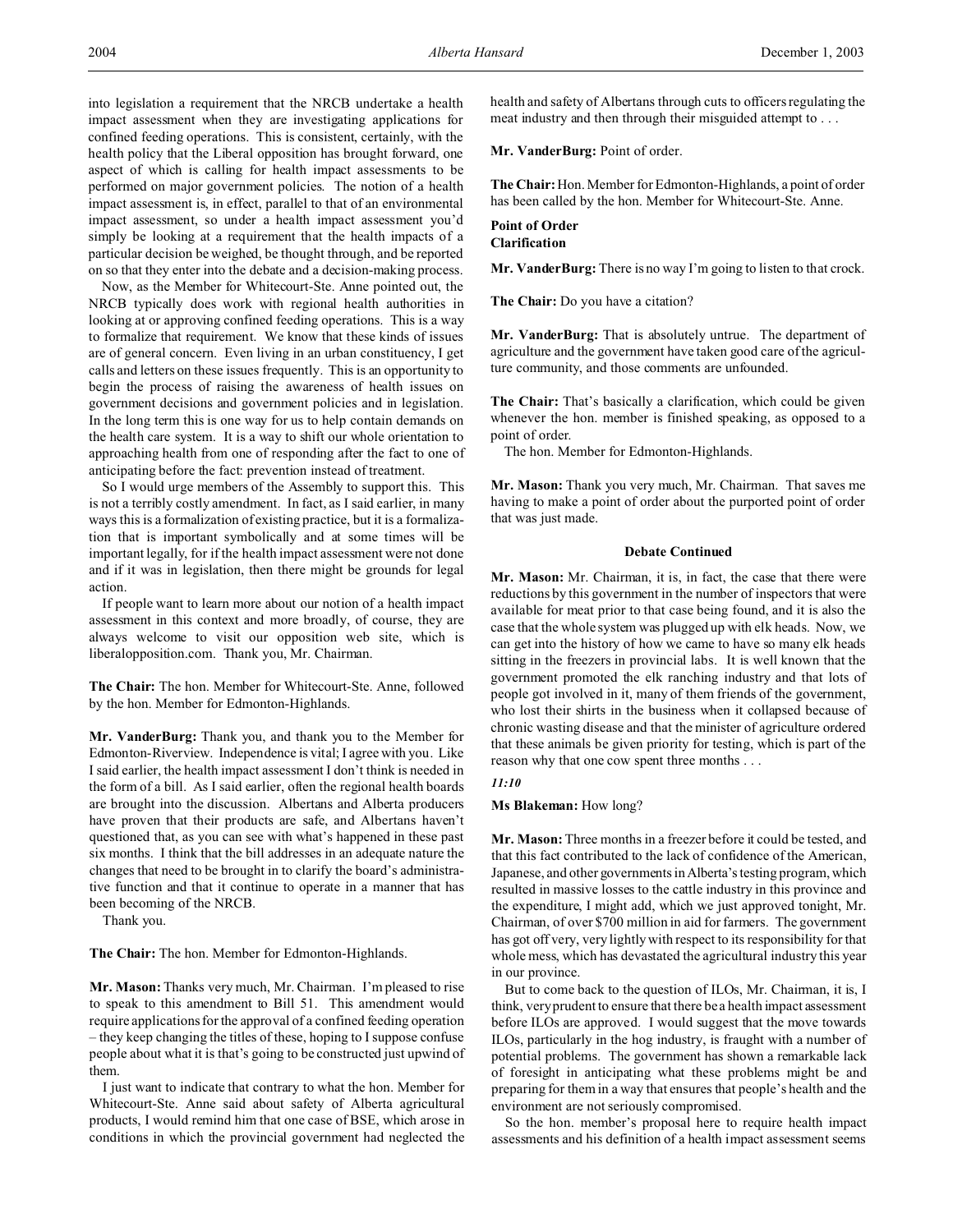It's becoming apparent to us that these groups feel that it is the Natural Resources Conservation Board's mission to impose ILOs on communities irrespective of whether or not the people in those communities want to have them sited there. We have received submissions from individuals and groups who have been trying to make use of the system, so-called, which has been put in place to approve these things, and they are getting nowhere with the Natural Resources Conservation Board. They are facing continued environmental damage from ILOs, which affects both their quality of life and the value of their property. There are many concerns from agricultural communities regarding the sustainable farming practices. So I think that this would give some additional direction to the NRCB, and I think it is welcome.

Community people that have talked to us believe that the NRCB is the government's tool to expand ILOs in the province. The government, they believe, I think correctly, controls the board largely by controlling appointments. If this were passed, the government's goal could be undermined, and I think that's part of the difficulty.

Here are a few things that people have said to us, Mr. Chairman. The NRCB Act must be stripped of most of its power. People are asking for board reviews on board approved hog barns with proof that the siting of certain CFO's is bad, these people are being refused any board reviews.

Anther person says:

Looking at the Review Board themselves, I question why they were selected. Why are there no persons on this board that [have] any regard for the environment? The majority of the members have a keen interest in the expansion of the livestock industry as they have a financial interest in it.

Mr. Chairman, it's clear that many people in this province have no confidence in the NRCB as it's now constituted or in its mandate as it is now constituted. So the hon. member's amendment, which would require the NRCB to do health assessments, would be an important step towards ensuring that this board is actually looking after the interests of the public rather than simply being a tool of the government to force the siting of ILOs over and above the objections of individuals living in rural Alberta.

As such, Mr. Chairman, I urge all members to support this amendment. Thank you.

**The Chair:** The hon. Member for Edmonton-Gold Bar on amendment A1.

**Mr. MacDonald:** Yes. Just for clarification, this is amendment A1, because I at a later date have amendments to this bill as well. So this is A1.

I first would like to congratulate the Member for Edmonton-Riverview for presenting this amendment to the Legislative Assembly. I would encourage all members to support this amendment. When you think of a health impact assessment and you think of how intensive livestock operations will affect, for instance, air quality and water quality, the concept of a health impact assessment goes far beyond Official Opposition policy.

In fact, I would urge the government not only to adopt this amendment but to adopt the health care policy. The health care policy, for those who are interested and have laptops hooked up here, is at liberalopposition.com. Many different places . . . [interjection] An hon. member mentioned fairy tales. Well, their

government's own web site with insurance was nothing but a fairy tale, and it was a short-lived fairy tale, because it didn't live for a day on the internet. The information was wrong, and all of a sudden it was pulled off. Now, that's an Internet fairy tale, not a health care policy.

The Chair: Hon. member, we're on the amendment; aren't we?

## **Mr. MacDonald:** Of course.

**The Chair:** It seemed that I'd lost you there for a while.

**Mr. MacDonald:** Yes. Now, Mr. Chairman, a health impact assessment, not only when one considers air quality and water quality but also the entire approvals process for one of these enterprises in rural Alberta – it would be a lot easier. People downwind, as the hon. Member for Edmonton-Highlands stated, could rest a little easier. Also, when you have these intensive livestock operations, or confined feedlot operations, a health impact assessment perhaps would also comfort people, because many people in this province believe that we are getting the pollution and someone else is getting the pork and the profits.

When you consider what will be left behind, Mr. Chairman, long after the ILO, or the confined feedlot operation, is gone, the effect on the surrounding environment and how that could affect, again, the citizens who are in the community, well, it's one more reason why all members of this Assembly should support the health impact assessment.

We go one step further in this process, and we look at the health impact assessment and the role of the regional medical officer of health or a designate. Now, in the case of southeastern Alberta it may be a designate because, unfortunately, I believe the medical officer of health in one regional health authority lost his job as a result of his comments on Kyoto. So it might in the case of this amendment be a designate because the office may not be filled because of a termination because of an alternate or different opinion.

Now, this medical officer of health or the designate could study "the potential impact to the health of humans from a proposed approval, authorization or registration of a confined feeding operation." That would make, again, a thorough study of the entire operation, Mr. Chairman. If we adopt this amendment A1 to Bill 51 this evening, it would be the first use of a health impact assessment in Alberta. It would be historic, and if we want to make history, well, then, let's support the amendment from the hon. Member for Edmonton-Riverview. It would be an important first step.

## *11:20*

In conclusion, Mr. Chairman, I would urge all members to put aside their partisan differences and support this amendment. Rural Alberta will sleep more comfortably at night knowing that if a CFO has been approved by the Natural Resources Conservation Board, there will be a health impact assessment done, and we would have a better community and a better province. So I would urge all hon. members at this time to support amendment A1.

Thank you.

[Motion on amendment A1 lost]

**The Chair:** The hon. Member for Edmonton-Gold Bar.

**Mr. MacDonald:** Yes. Mr. Chairman, in regard to Bill 51, the Natural Resources Conservation Board Amendment Act, I have had quite a look at this bill and have had discussions with a few citizens